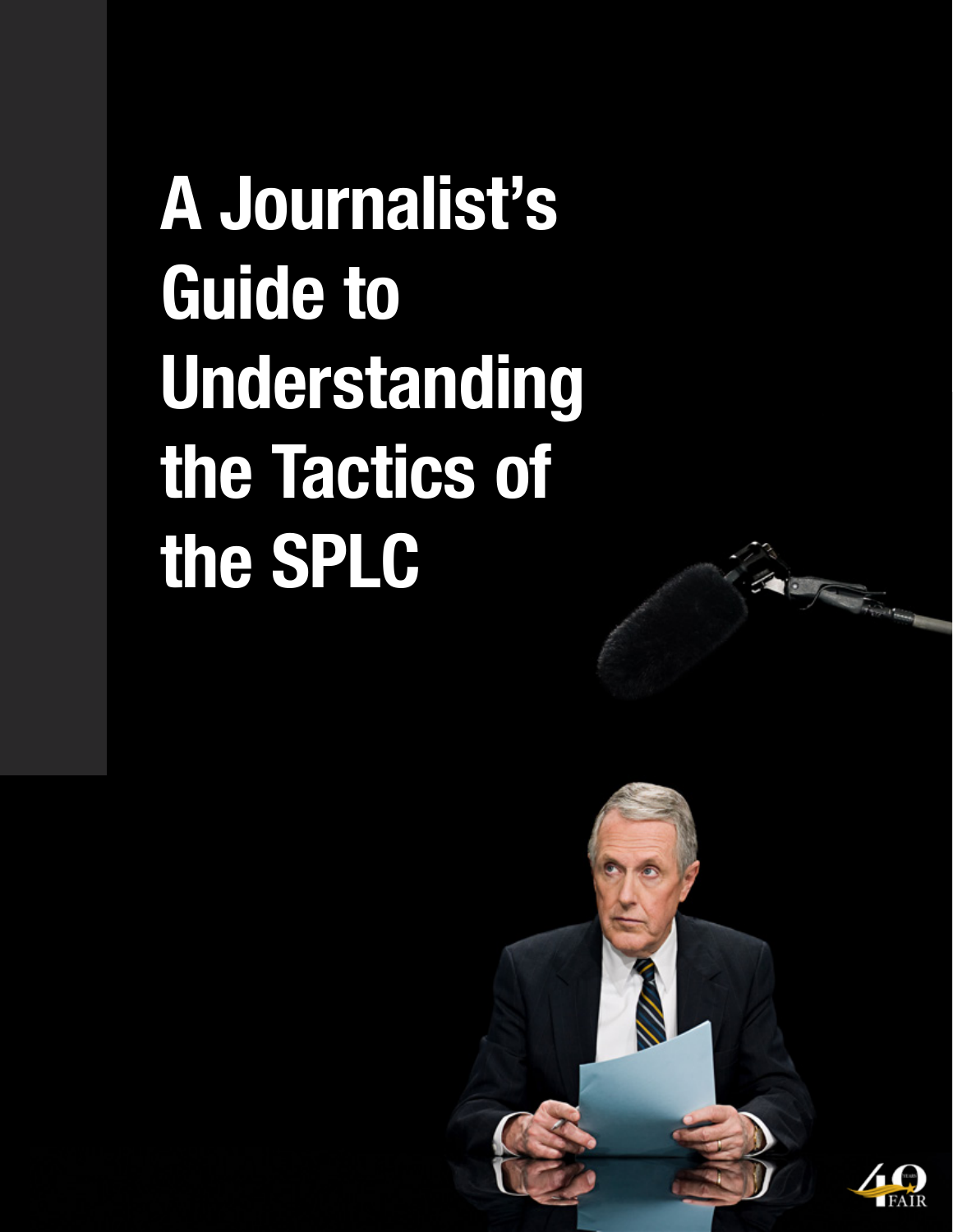# **A Journalist's Guide to Understanding the Tactics of the SPLC ?**

A report by the Federation for American Immigration Reform

April 2019 | ISBN 978-0-9978627-9-9 © FAIR Horizon Press | All Rights Reserved

## **Contents**

- **1** [Background](#page-2-0)
- **3** [Citing SPLC "hate group" accusations is sloppy and unethical journalism](#page-4-0)
- **8** [The SPLC's money allows them to slander people and organizations](#page-9-0)
- **13** [Conclusion](#page-14-0)
- **15** [APPENDIX I: The Truth about FAIR](#page-16-0)
- **18** [APPENDIX II: A Note to Journalists](#page-19-0)
- **20** [APPENDIX III: Further Reading](#page-21-0)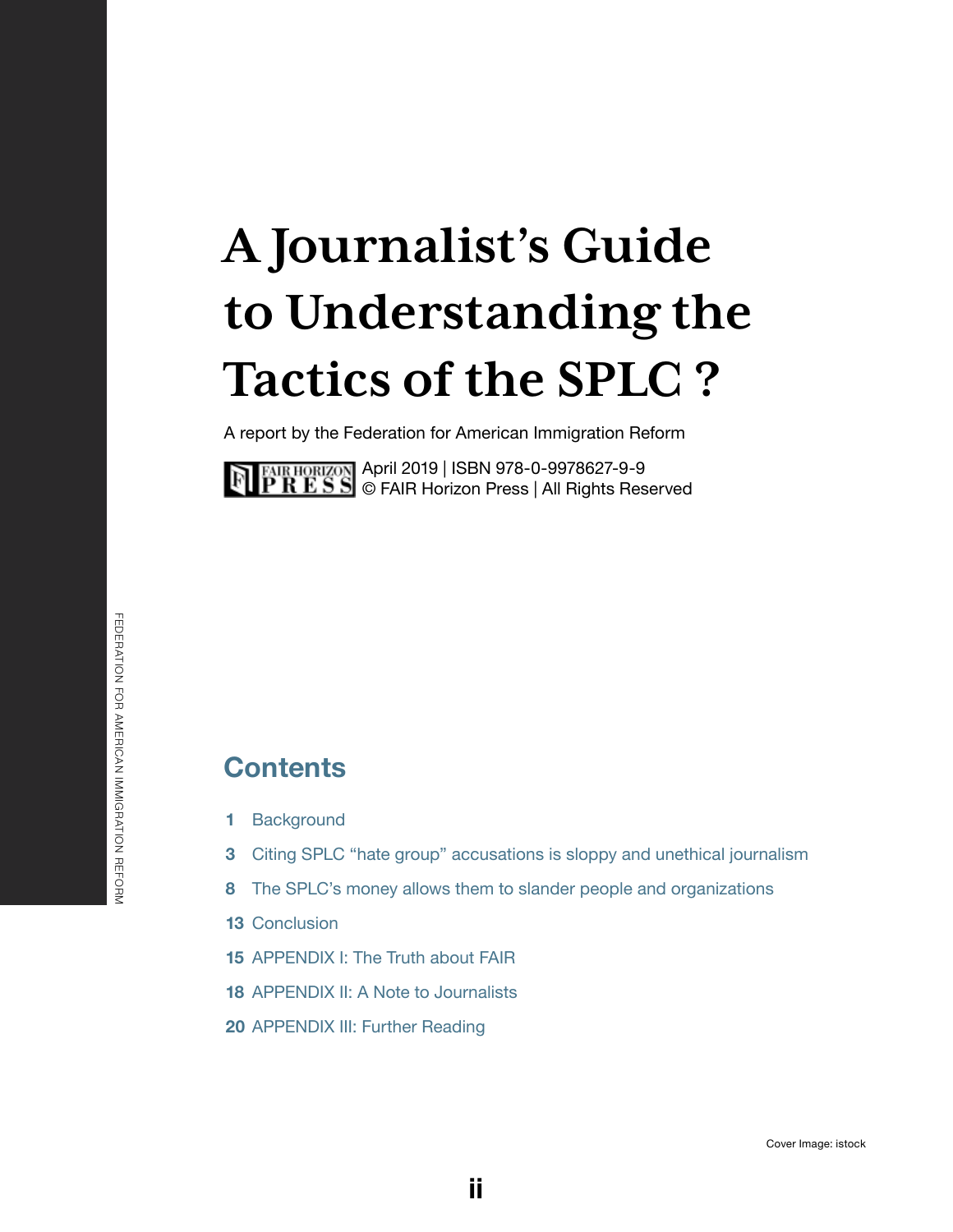## <span id="page-2-0"></span>**Background**

The Southern Poverty Law Center (SPLC) was founded in 1971 with a unique and successful strategy to put the Ku Klux Klan (KKK) out of business. They waged "lawfare" against them, suing the KKK on behalf of the victims and winning monetary settlements in court.

The strategy worked. Within a decade or so, the loss of assets and changing attitudes about matters of race, even in the areas of the country where the KKK had flourished, effectively eradicated that loathsome organization. A few small cells remained, but the KKK's days of wielding political influence and terrorizing communities were over.

Crippling the KKK was good for the country, but it was bad for the SPLC. Without a real enemy to fight, the SPLC needed to find new ones in order to justify its continued existence. As the number of white supremacist groups dwindled, and those that remained had little or no impact on society, the SPLC had to invent new threats.

According to the SPLC, there are [1020 "hate groups"](https://www.splcenter.org/sites/default/files/intelligence_report_166.pdf) in the United States. That number is meant to shock people. Many of the "hate groups" listed on the SPLC's annual list are nothing more than a handful of hateful people, or websites that purvey hatred. These are offensive people with offensive messages, but it is debatable whether they constitute an entity sufficiently organized to meet even a loose definition of a "group."



**1**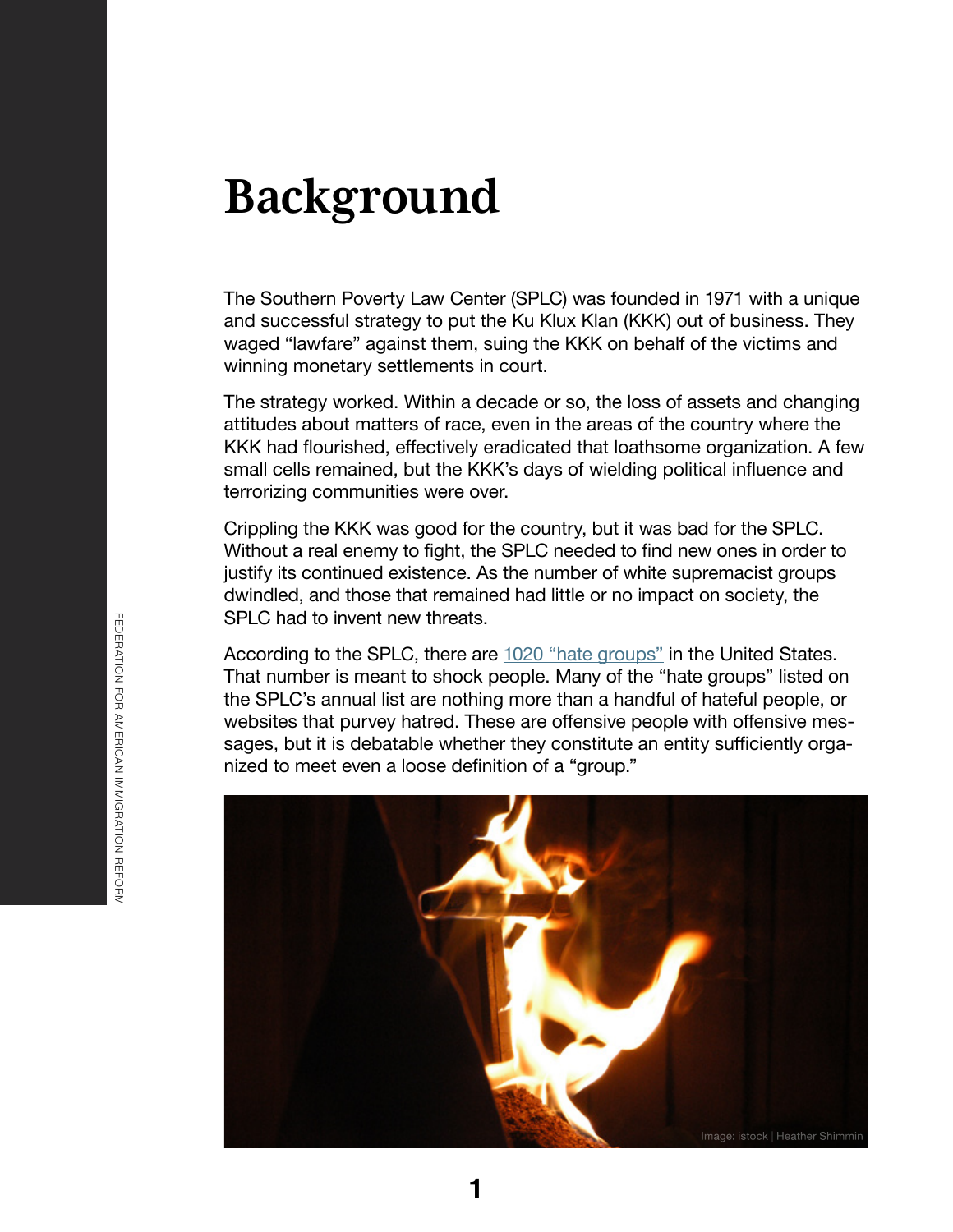While the hate group designation is a vicious smear that stigmatizes many groups who truly are hateful, the criteria for winding up on that list is, at best, subjective. "The Southern Poverty Law Center defines a hate group as an organization that – based on its official statements or principles, the statements of its leaders, or its activities – has beliefs or practices that attack or malign an entire class of people, typically for their immutable characteristics," [states the group's website.](https://www.splcenter.org/20171004/frequently-asked-questions-about-hate-groups)

In some cases, the statements and activities are so explicit as to leave little doubt that they constitute hate and incitement. Often, however, assigning the hate group designation comes down to a handful people in Montgomery, Alabama, reading tea leaves and inferring intent from random statements, often taken out of context, or insinuating guilt by very tenuous association. In practice, the hate group designation has become a cudgel used to bludgeon people and organizations whose opinions the SPLC disagrees with into silence.

The SPLC's definition of a group is equally malleable. As Mark Potok, who along with colleague Heidi Beirich, is chiefly responsible for compiling the SPLC's annual hate lists, confesses, the SPLC cannot vouch for the fact that many of the "hate groups" on its list may be nothing more than "a man and [his dog and a computer.](https://www.weeklystandard.com/charlotte-allen/king-of-fearmongers)" Moreover, Potok candidly admits that the purpose of the SPLC's annual list is to [banish differing opinions from the public](https://www.philanthropyroundtable.org/philanthropy-magazine/article/some-people-love-to-call-names)  [square](https://www.philanthropyroundtable.org/philanthropy-magazine/article/some-people-love-to-call-names). "I want to say plainly that our aim in life is to destroy these groups, to completely destroy them."

Far more disturbing, however, are a host of organizations on the SPLC's ignominious list that merely espouse political views that the SPLC and other like-minded groups disagree with. These political points of view are neither motivated by hatred for any particular group of people, nor are they on the political fringes of American society. In some cases, the viewpoints expressed by organizations on the SPLC's hate list represent those shared by a majority of Americans.

As *The Washington Post* columnist [Dana Milbank wrote in 2012,](https://www.washingtonpost.com/opinions/dana-milbank-hateful-speech-on-hate-groups/2012/08/16/70a60ac6-e7e8-11e1-8487-64e4b2a79ba8_story.html?noredirect=on&utm_term=.0d3f377d832d) the SPLC's broad-brush application of the "hate group" label is, at best, irresponsible and, at worst dangerous. In the aftermath of a violent attack against the Family Research Council (FRC) (a group that opposes abortion and same sex marriage), carried out by a gunman who cited the SPLC's application of the hate group label to the FRC, Milbank held the SPLC partially to blame. "I disagree with the Family Research Council's views on gays and lesbians. But it's absurd to put the group, as the law center does, in the same category as Aryan Nations, Knights of the Ku Klux Klan, Stormfront and the Westboro Baptist Church."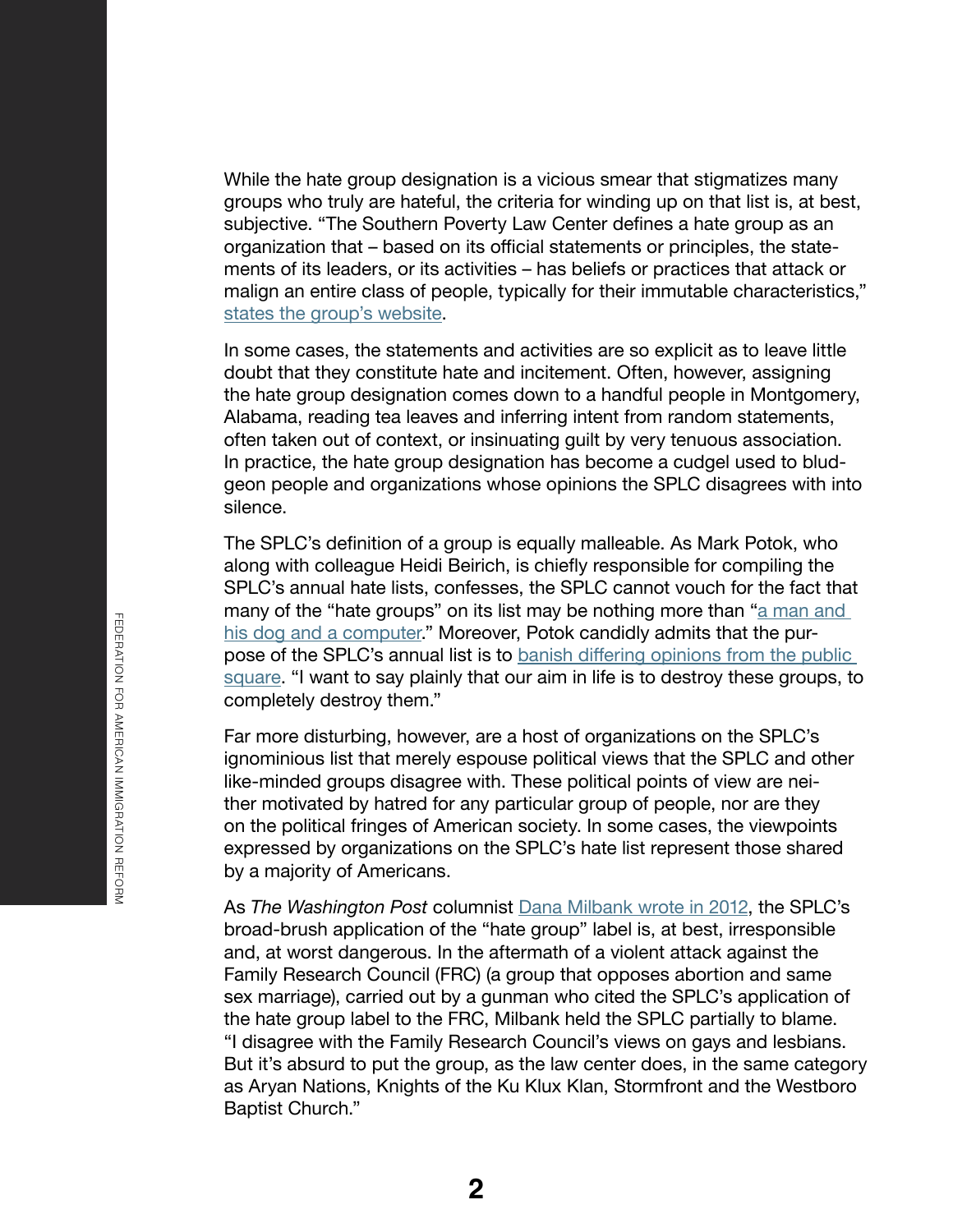# <span id="page-4-0"></span>**Citing SPLC "hate group" accusations is sloppy and unethical journalism**

Writing in *[Philanthropy](https://www.philanthropyroundtable.org/philanthropy-magazine/article/some-people-love-to-call-names)*, the journal of the Philanthropy Roundtable, which monitors charitable and nonprofit organizations, Karl Zinsmeister poses the pertinent question, "Why do so many reporters cite the SPLC blacklist as if it were some kind of neutral *Consumer Reports* guide to what's intolerable in cultural advocacy?"

[The American Press Association](https://americanpressassociation.com/principles-of-journalism/), one of the leading journalistic trade associations, explicitly cautions against reporting damaging information without making a good faith effort to determine its veracity:

Journalists rely on a professional discipline for verifying information.<br>When the concept of objectivity originally evolved, it did not imply that<br>intendints are free of bias. It called, rather for a consistent method of journalists are free of bias. It called, rather, for a consistent method of testing information – a transparent approach to evidence – precisely so that personal and cultural biases would not undermine the accuracy of their work.

Countless surveys indicate that journalists' political views tend to skew left of center. That is by no means a disqualification, or an inherent bar to fair reporting. In fact, many journalists fairly report on a range of political issues on which they likely hold strong personal views, without allowing their subjective opinions to bias their reporting. They do this, as the American Press Association continues, by "Seeking out multiple witnesses, *disclosing as much as possible about sources*, or asking various sides for comment, all signal such standards." (Emphasis added.)

And yet, when it comes to "disclosing as much as possible about the source" of ugly accusations against groups and individuals that appear on the SPLC's "hate" list, many journalists fall woefully short of this most basic ethical tenet of their trade. While the inclusion of a third party citation (the SPLC) is sufficient to protect journalists and their news organizations from liability for slander, it is not an ethical defense.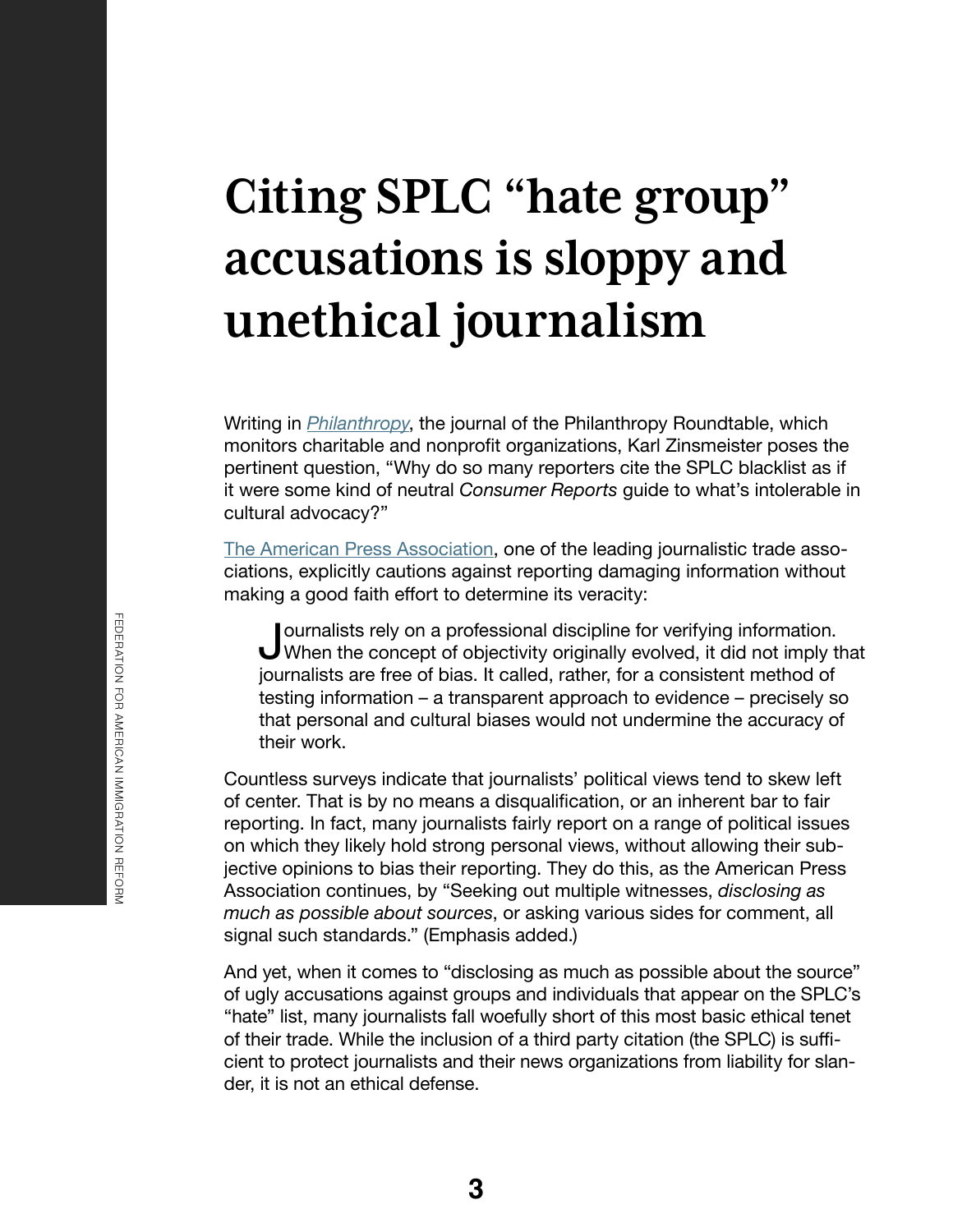## **Multiple sources raise doubts about the SPLC, its tactics and its motives…**

And they are really not hard to find. A simple Google search locates dozens of articles, written by reputable journalists, appearing in leading news journals that all reach the same conclusion:

- The SPLC's labeling practices are reckless and highly subjective.
- The SPLC applies the "hate group" label to stifle political points of view with which it disagrees.
- Accusing political opponents of spreading "hate" is a lucrative fundraising tool that has helped the organization amass hundreds of millions of dollars (very little of which is used to help the people on whose behalf the organization purports to advocate).

(An extensive list of articles highly critical of the SPLC and its tactics appears in an appendix to this document.)

What is even more compelling than the sheer volume of harsh criticism of the SPLC, is that the criticism is leveled by journalists and publications that span the political spectrum. Nor are these assessments of the SPLC new. As far back as the mid-1990s, the SPLC's hometown newspaper, the *Montgomery*  (Alabama) *Advertiser*, [conducted a three-year investigation](http://niemanwatchdog.org/index.cfm?fuseaction=about.Panel%20Discussion:%20Nonprofit%20Organizations%20May%2099&emailthis=sendtoafriend) and reported on the organization's numerous unethical practices.

### **SPLC Practices Slander AND Hypocrisy**

Among the practices reported in the *Montgomery Advertiser*'s 1994 series (which was nominated for a Pulitzer Prize), were accusations of systematic racial discrimination. The SPLC claimed to have addressed those issues but, 25 years later, not much had changed. **In March 2019, the SPLC summarily fired its founder, Morris Dees**, for what it called undisclosed misconduct issues. It quickly became apparent that the misconduct issues extended far beyond the founder and that the organization that created the Teaching Tolerance website, has been tolerating unlawful discrimination within its own ranks for decades.

The SPLC, which spent decades torching other people's reputations, and amassing a fortune along the way, was forced to hire a "gender and racial equity" expert to address the group's internal problems. **In the wake of Dees' firing**, SPLC employees signed a letter expressing their concerns that internal "allegations of mistreatment, sexual harassment, gender discrimination, and racism threaten the moral authority of this organization and our integrity along with it," and describing the work atmosphere as "toxic."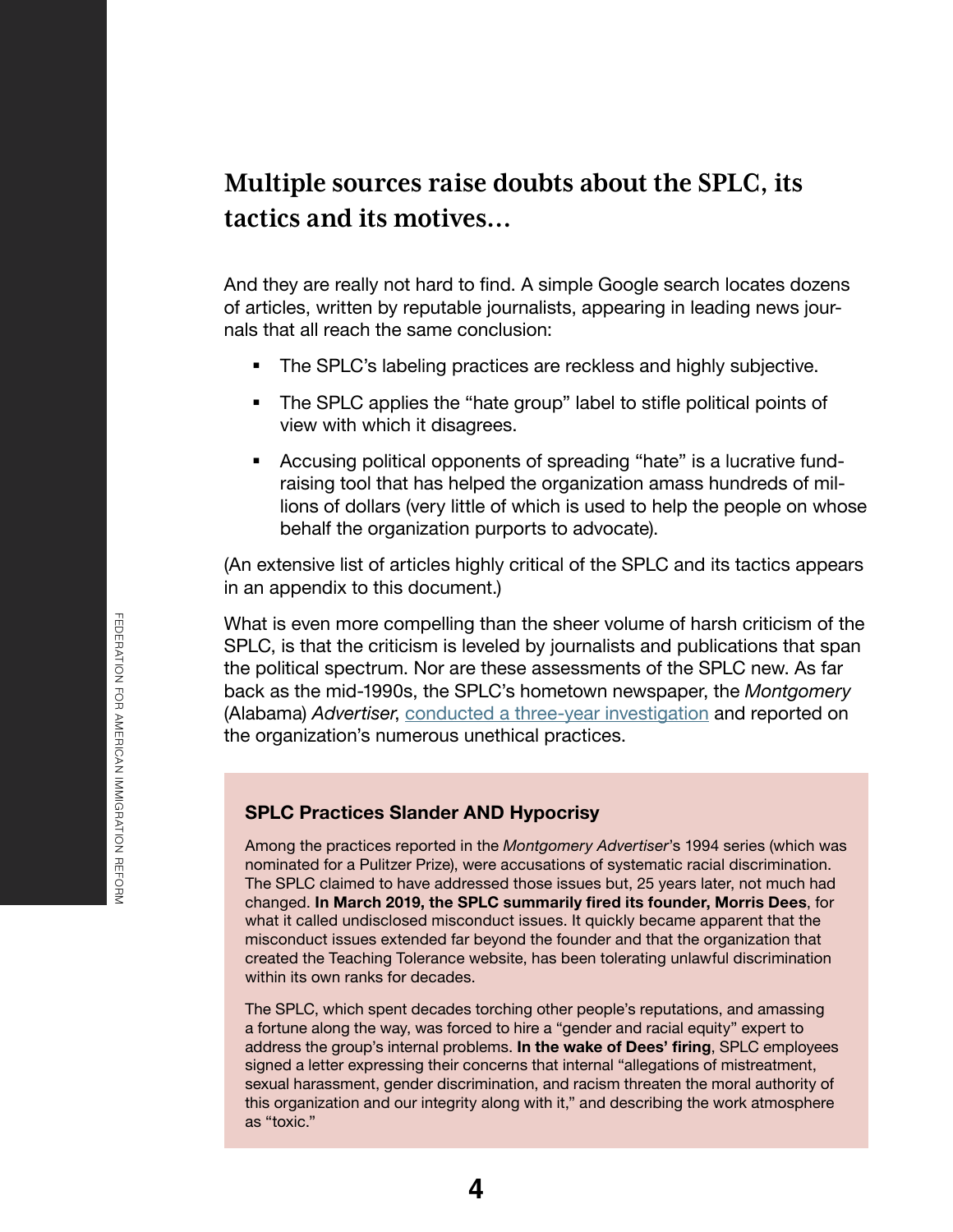One would not be surprised to find harsh criticism of the SPLC in conservative media outlets, given that the SPLC's attacks are predominantly directed at groups and individuals who are right of center. And, indeed, that is the case – publications such as *National Review*, *The Weekly Standard*, *The Federalist*, *City Journal*, and *Reason* – have all excoriated the SPLC as a ["demagogic bully](https://www.city-journal.org/html/demagogic-bully-15370.html)," that enriches itself by means of baseless attacks against political opponents.

More surprising is that these assessments are shared by those who share the SPLC's ideological views. The seminal attack on the integrity of the SPLC appeared in an article title "The Church of Morris Dees" in the [November](http://web.archive.org/web/20161204160604/http:/www.americanpatrol.com/SPLC/ChurchofMorrisDees001100.html)  2000 issue of *[Harper's Magazine](http://web.archive.org/web/20161204160604/http:/www.americanpatrol.com/SPLC/ChurchofMorrisDees001100.html)* – a publication with an editorial viewpoint solidly left of center. But the criticism of the SPLC does not stop there. The unashamedly far left magazine, *The Nation*, has been equally dismissive of the SPLC.

The late self-described "[radical journalist](https://www.thenation.com/authors/alexander-cockburn/)," Alexander Cockburn, was an outspoken critic of the SPLC, frequently attacking the group's credibility. In a 2009 piece in *The Nation*, ("[King of the Hate Business"](https://www.thenation.com/article/king-hate-business/)) Cockburn accused the SPLC of manufacturing bogeymen because creating imaginary villains is just that: good for business – the SPLC's business, to be precise.

"Where are the haters? That hardy old standby, the Ku Klux Klan, despite the SPLC's predictable howls about an uptick in its chapters, is a motheaten and depleted troupe, with at least 10 percent of its members on the government payroll as informants for the FBI," Cockburn wrote. "What is the archsalesman of hatemongering, Morris Dees of the Southern Poverty Law Center, going to do now? Ever since 1971, US Postal Service mailbags have bulged with his fundraising letters, scaring dollars out of the pockets of trembling liberals aghast at his lurid depictions of a hate-sodden America in dire need of legal confrontation by the SPLC," continued Cockburn.

The harsh criticism of the SPLC is not limited to the openly ideological journalism on either the left or the right. Numerous journalists and media outlets that strive for objectivity in their reporting concur with the opinions expressed by their more ideologically-driven colleagues. The have included, *The Atlantic*, National Public Radio, *Tablet*, *Bloomberg*, and others.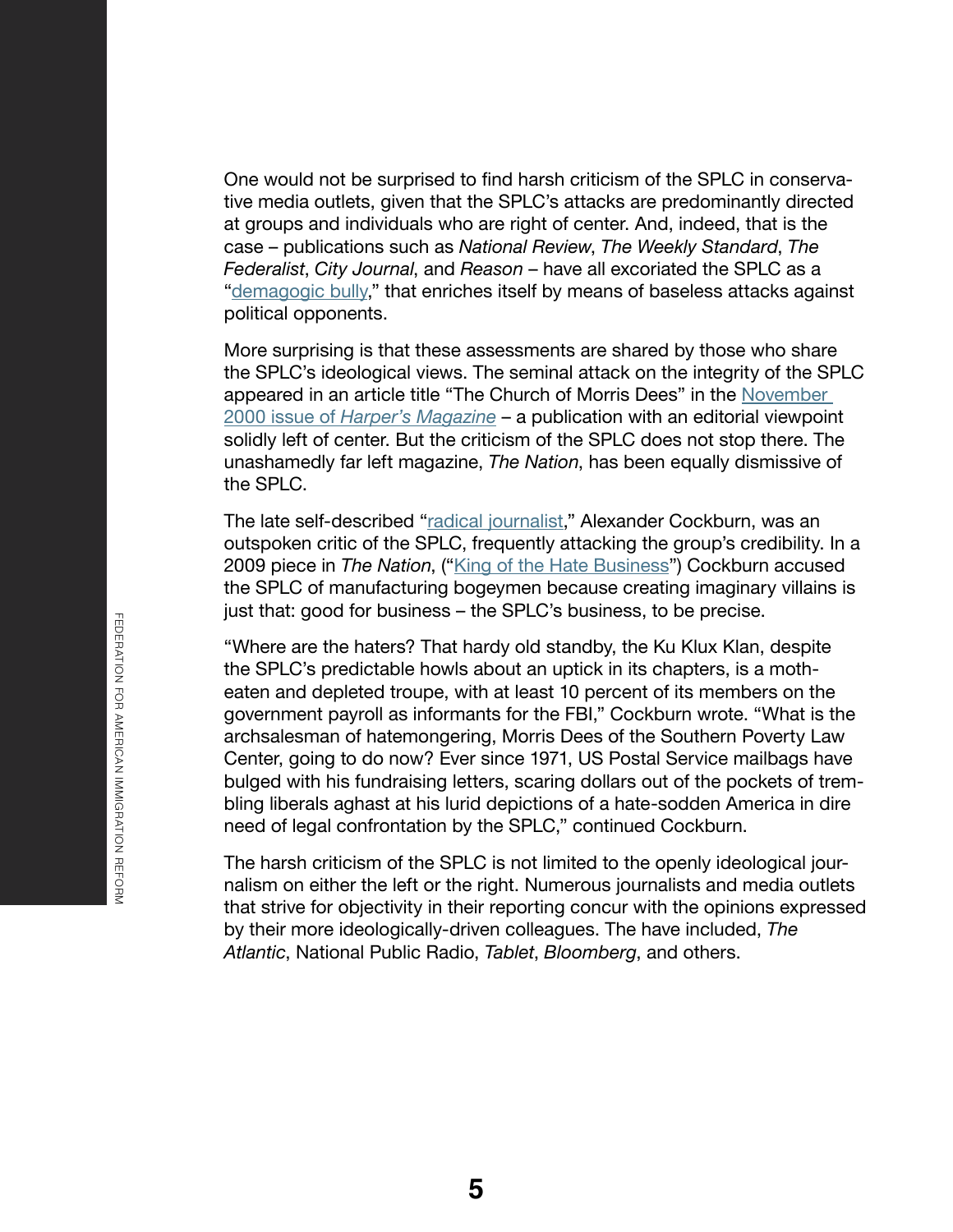

### **Follow the money. The SPLC sure does.**

Ideology is certainly an important reason for why the SPLC does what it does. Money, if it is not the prime reason, is a close second. As Cockburn, Ken Silverstein (in *Harper's*), and countless others who have investigated the SPLC's operations have concluded, peddling hate (and manufacturing it where it doesn't exist) is highly profitable. The bulging mailbags alluded to by Cockburn in 2009 have resulted in a bulging endowment for the SPLC. The group raked in a reported \$45 million in 2016 and, as of 2019, the SPLC's endowment stood at [\\$518 million](https://freebeacon.com/issues/southern-poverty-surpasses-half-billion-in-assets-121-million-now-offshore/).

In a [2017 investigative piece for](https://www.politico.com/magazine/story/2017/06/28/morris-dees-splc-trump-southern-poverty-law-center-215312) *Politico*, journalist Ben Schreckinger reported that the SPLC's "is disproportionately large for its operating costs. SPLC President Richard Cohen defends the endowment as necessary to ensure the group can survive legal battles that might last for years." Except that it doesn't use the money for legal battles on behalf of those in poverty or those who are victims of legitimate hate. Rather, "The organization has been criticized for spending more of its money on fundraising and overhead and less on litigation than comparable groups like the American Civil Liberties Union." Among the places all that money does go, according the nonprofit watchdog group, Charity Navigator, is into the pockets of the SPLC's top executives. In 2015, Cohen received \$333,000 in compensation, while the organization's founder, Morris Dees, pulled down \$337,000.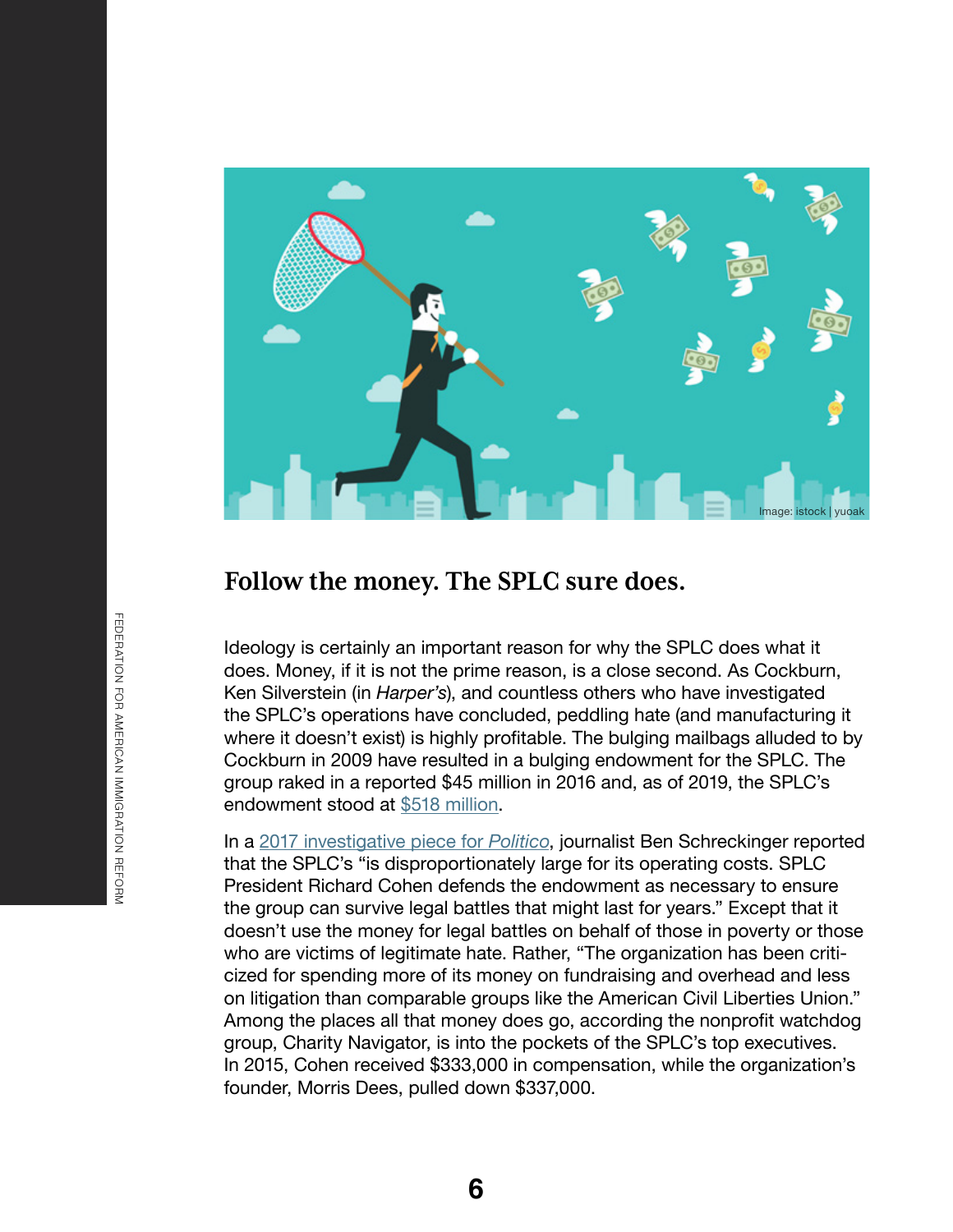Cohen's and Dees' pockets is not the only place the money is going. A substantial portion of the \$518 million (that's not being spent on behalf of true victims of hatred) has found its way into offshore bank accounts. As of 2019, [\\$121 million of those dollars](https://freebeacon.com/issues/southern-poverty-surpasses-half-billion-in-assets-121-million-now-offshore/) could be located in "non-U.S. equity funds" located in sunny locals such as the Cayman Islands, the British Virgin Islands, and Bermuda.

The SPLC's unethical behavior is not limited to its malicious labeling of political opponents. According to experts in the finances of nonprofit organizations, cited by *[The Washington Free Be](https://freebeacon.com/issues/southern-poverty-law-center-transfers-millions-in-cash-to-offshore-entities/)acon*, the SPLC's practice of transferring funds to offshore accounts is unprecedented. "I've never known a US-based nonprofit dealing in human rights or social services to have any foreign bank accounts," said Amy Sterling Casil, CEO of Pacific Human Capital, a California-based nonprofit consulting firm. "It is unethical for any US-based charity to invest large sums of money overseas. I know of no legitimate reason for any US-based nonprofit to put money in overseas, unregulated bank accounts," she continued.

Casil's observations are echoed by Charles Ortel, a former Wall Street analyst and financial advisor. "It seems extremely unusual for a '501(c)(3)' concentrating upon reducing poverty in the American South to have multiple bank accounts in tax haven nations," he stated.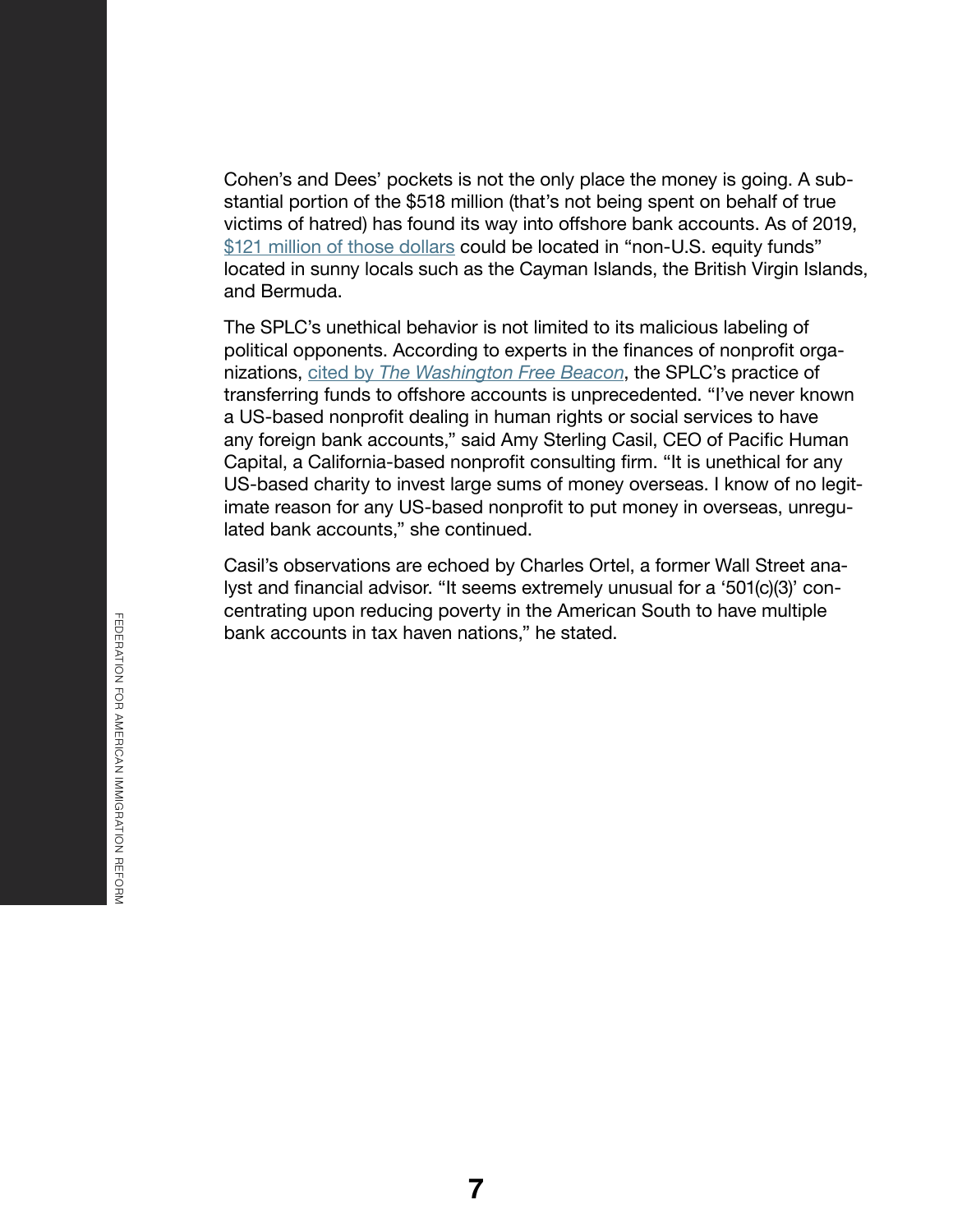## <span id="page-9-0"></span>**The SPLC's money allows them to slander people and organizations**

The SPLC's formidable war chest prevents them from being held accountable by those whose reputations they slander. Justice is expensive, and many of the groups that wind up on the SPLC's "hate" list either can't afford to fight them in court, or would rather put their resources to work for the causes that the money was raised.

One such example is [Mount St. Michael](http://www.spokesman.com/stories/2013/mar/09/hate-groups-watchdog-has-mount-st-michael-on-list/), a Tridentine (or Latin rite) Catholic Church located in Spokane, Washington, which has been on the SPLC's hate group list since 2006. The church stands accused of promoting a radical traditional Catholic ideology and, according to the SPLC, of anti-Semitic activities. The church's alleged anti-Semitic activities were news to a local human rights activist and an area rabbi, as late as 2013.

Tony Stewart, described by Spokane *The Spokesman-Review* as "a North Idaho human rights activist who praises the law center for its work to defeat the Aryan Nations," was among those astonished to discover that Mount St. Michael was a designated hate group. According to the local newspaper, "Stewart said he visited Mount St. Michael a few years ago when he invited the Singing Nuns to appear on a local public television show. They said they wanted to meet him first. 'We had coffee and cookies. I had a wonderful couple of hours with the leaders of the convent and the sisters,' Stewart said. Likewise, "Rabbi Michael Goldstein of Temple Beth Shalom said he's unaware of any problems connected to the north Spokane church."

Carol Swain, a law professor at Vanderbilt University, observes that the "poverty" law center's wealth leaves those who are unfairly maligned by the hate label with few options. "I've never heard of anyone getting off their list," Swain said. That was certainly the case with Mount St. Michael. According to the *The Spokesman-Review*, "The Rev. Casimir Puskorius, pastor of Mount St. Michael, calls the listing 'very unfair' and contends it's a result of a liberal organization taking issue with the teachings of a conservative Christian group. 'We considered suing them, some years ago, but they have more resources than us,' Puskorius said.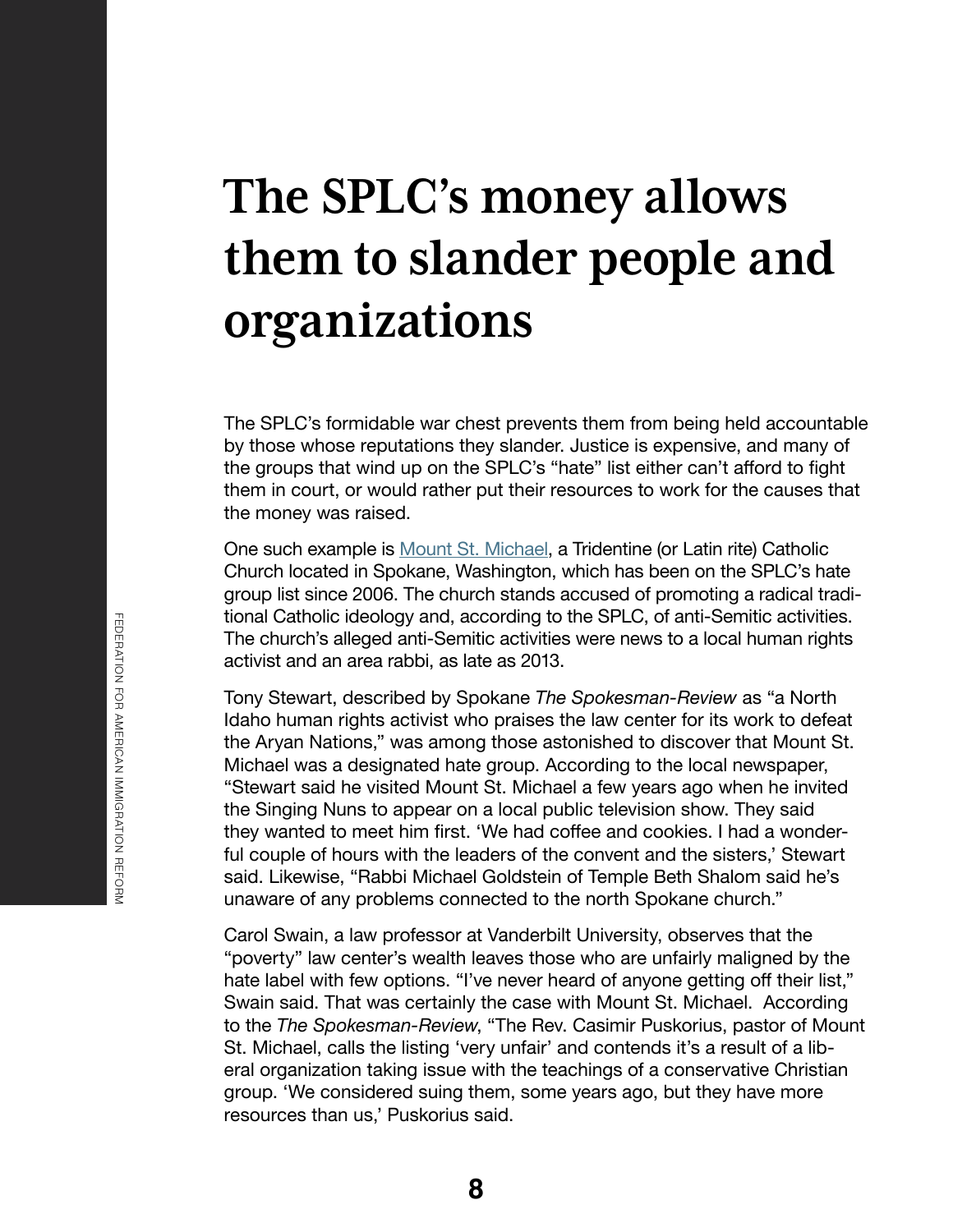### **Beating the SPLC bully requires money and clout**

Professor Swain was not entirely correct that no one can get off the SPLC's list, short of a contrite admission of guilt to crimes they never committed. In recent years, the SPLC has picked on political opponents who were bigger and strong than them, and who chose to fight back. Like any schoolyard bully, the SPLC backed down.

#### **Maajid Nawaz and the Quilliam Foundation**



Under the category of "Anti-Muslim Extremists," the SPLC's 2015 list included the name of Maajid Nawaz and the group he founded, the Quilliam Foundation. Based in Britain, the Quilliam Foundation describes itself as "the world's first counter-extremism think tank." And, [according to the](https://www.theatlantic.com/international/archive/2016/10/maajid-nawaz-splc-anti-muslim-extremist/505685/) *The [Atlantic](https://www.theatlantic.com/international/archive/2016/10/maajid-nawaz-splc-anti-muslim-extremist/505685/)*, Nawaz is a "self-described former extremist who spent four years in an Egyptian prison, he has changed

approaches and now argues for a pluralistic and peaceful vision of Islam. He stood for Parliament as a Liberal Democrat in 2015, and advised Prime Ministers Tony Blair, Gordon Brown, and David Cameron."

In other words, Nawaz and his organization were labeled "anti-Muslim extremists" for combating Muslim extremism. But beyond the irony, being on that list posed potentially serious consequences for Nawaz other than merely being forced to wear the SPLC's scarlet letter. "They put a target on my head. The kind of work that I do, if you tell the wrong kind of Muslims that I'm an extremist, then that means I'm a target," he said. "They don't have to deal with any of this. I don't have any protection. I don't have any state protection. These people are putting me on what I believe is a hit list."

Because the stakes were so high, Nawaz sued the SPLC. In 2018, [the case](https://www.quilliaminternational.com/southern-poverty-law-center-inc-admits-it-was-wrong/)  [was settled](https://www.quilliaminternational.com/southern-poverty-law-center-inc-admits-it-was-wrong/) with the SPLC issuing the Quilliam Foundation an apology and a check for \$3.375 million. "With the help of everyone who contributed to our litigation fund, we were able to fight back against the Regressive Left and show them that moderate Muslims will not be silenced," Nawaz stated in a press release.

Equally important, the SPLC issued a public mea culpa in which they conceded that their research and subjective criteria for labeling others as haters is flawed. [A statement by SPLC president Richard Cohen](https://www.splcenter.org/splc-statement-video) read: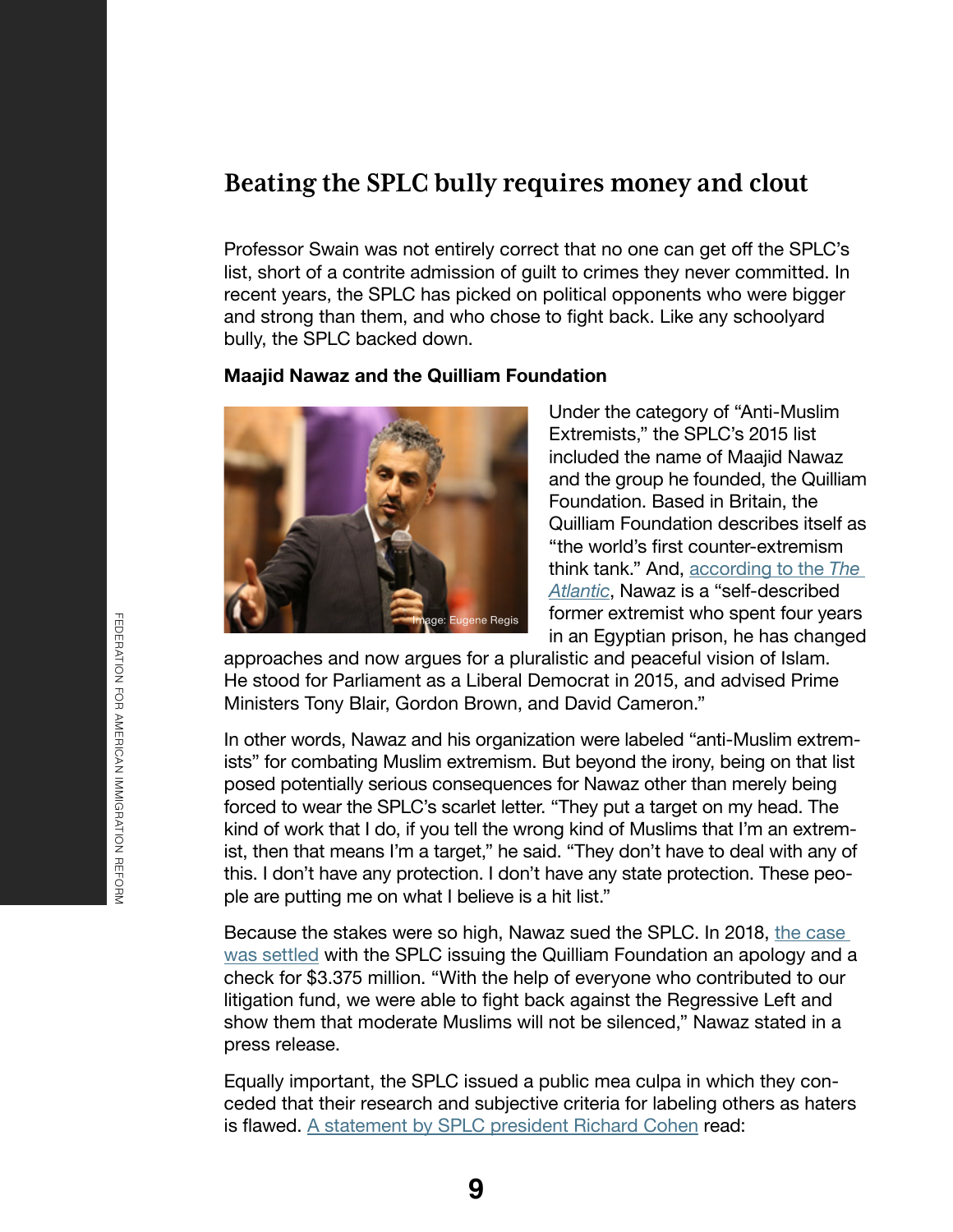The Southern Poverty Law Center was wrong to include Maajid<br>Nawaz and the Quilliam Foundation in our Field Guide to Anti-Muslim<br>Extremiste, Since we published the Field Cuide, we have taken the time Extremists. Since we published the Field Guide, we have taken the time to do more research and have consulted with human rights advocates we respect. We've found that Mr. Nawaz and Quilliam have made valuable and important contributions to public discourse, including by promoting pluralism and condemning both anti-Muslim bigotry and Islamist extremism. Although we may have our differences with some of the positions that Mr. Nawaz and Quilliam have taken, they are most certainly not anti-Muslim extremists. We would like to extend our sincerest apologies to Mr. Nawaz, Quilliam, and our readers for the error, and we wish Mr. Nawaz and Quilliam all the best.

#### **Ben Carson**



In 2015, Dr. Ben Carson, currently Secretary of the Health and Human Services Department, and then an aspiring candidate for the 2016 Republican presidential nomination, was placed on the SPLC's "Extremist Watch List," a slur dutifully reported by many media outlets.

Fifteen years after Congress passed (by a veto-proof majority) and

President Bill Clinton signed the **Defense of Marriage Act** (DOMA), which for federal purposes defined marriage as "a legal union between one man and one woman as husband and wife, and the word 'spouse' refers only to a person of the opposite sex who is a husband or a wife," Dr. Carson affirmed his support for that definition. In his 2011 book, *America the Beautiful*, [Carson](https://www.washingtontimes.com/news/2015/feb/8/ben-carson-placed-on-southern-poverty-law-centers-/)  [wrote](https://www.washingtontimes.com/news/2015/feb/8/ben-carson-placed-on-southern-poverty-law-centers-/), ""[I]f we can redefine marriage as between two men or two women or any other way based on social pressures as opposed to between a man and a woman, we will continue to redefine it in any way that we wish, which is a slippery slope with a disastrous ending, as witnessed in the dramatic fall of the Roman Empire."

While public attitudes toward same sex marriage changed dramatically in the years after enactment of DOMA (and the Supreme Court ruled that such unions are legal nationwide), Dr. Carson hardly belonged on the same list with the likes of David Duke. Yet, the SPLC's justification for labeling a dangerous extremist was, "Extremists in the U.S. come in many different forms – white nationalists, anti-gay zealots, black separatists, racist skinheads, neo-Confederates and more."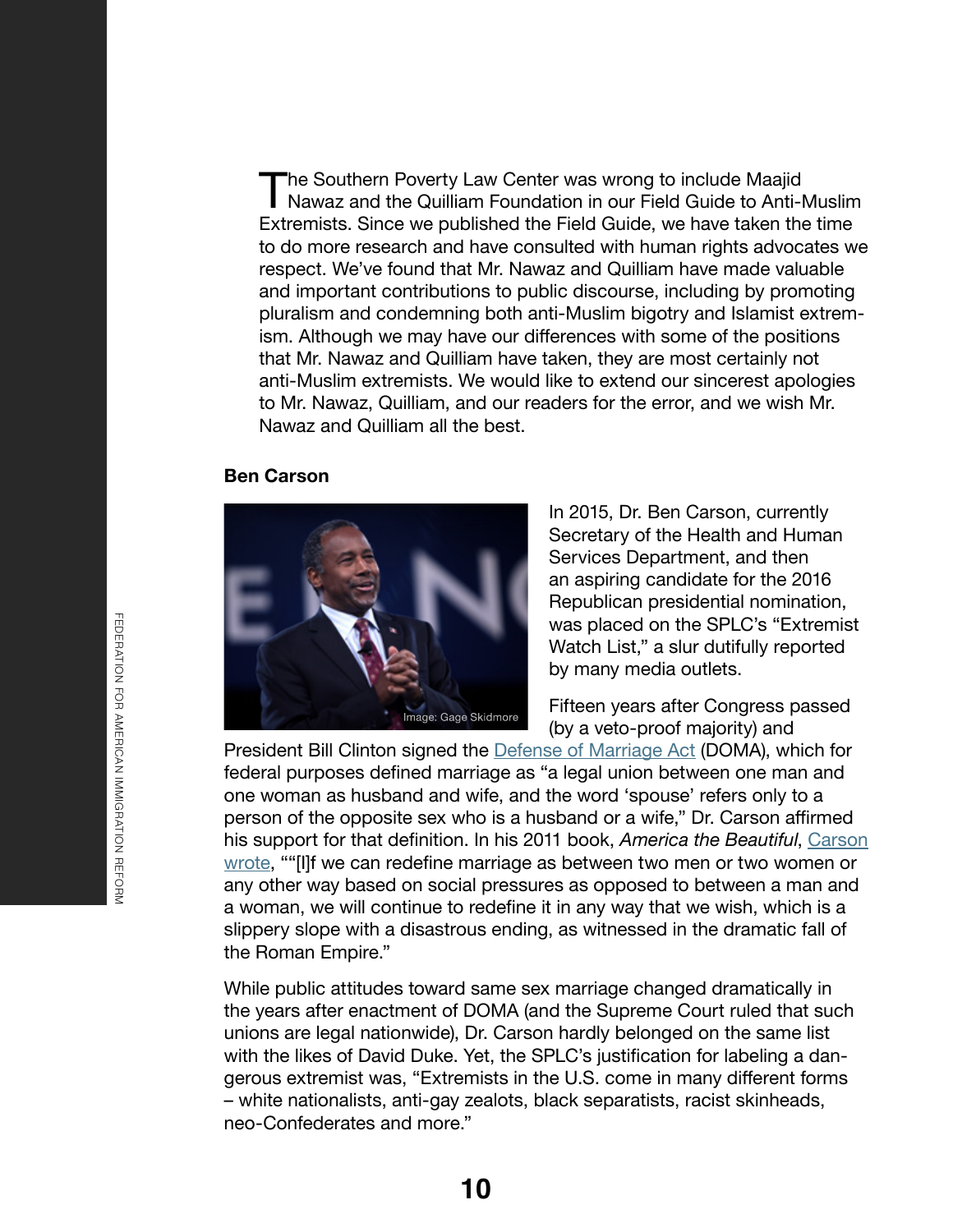Below: A now-removed page from SPLCenter.org labeling Ben Carson as an anti-LGBT extremist. Image courtesy of legalinsurrection.com



Home » Get Informed » Extremist Files » Profiles



Date of Birth: 1951 Location: Detroit, Mich. Ideology: Anti-LGBT

Retired neurosurgeon Ben Carson rapidly ascended as a far-right political star after publicly scolding President Obama, whom he sat a few feet away from, at a National Prayer Breakfast in February 2013. Carson's reproach of Obama for his health care and tax policies went viral, unleashing a flood of adulation from right-wing media and hate groups. Carson's own story as an "up by the bootstraps" black man reared in poverty translated into an inspiring, magnetic narrative that captured media attention.



Ben Carson

Unlike many other individuals and organizations maliciously labeled by the SPLC, Carson had [powerful allies who rallied to his defense](https://legalinsurrection.com/2015/02/dr-ben-carson-put-on-extremist-watch-list-by-splc/), and four months after being placed on the list Extremist Watch List, he was off with an apology from the SPLC. In a statement now scrubbed from its website [the SPLC](https://www.foxnews.com/politics/southern-poverty-law-center-apologizes-to-ben-carson-takes-him-off-extremist-list)  [wrote](https://www.foxnews.com/politics/southern-poverty-law-center-apologizes-to-ben-carson-takes-him-off-extremist-list), "In October 2014, we posted an 'Extremist File' of Dr. Ben Carson. This week, as we've come under intense criticism for doing so, we've reviewed our profile and have concluded that it did not meet our standards, so we have taken it down and apologize to Dr. Carson for having posted it."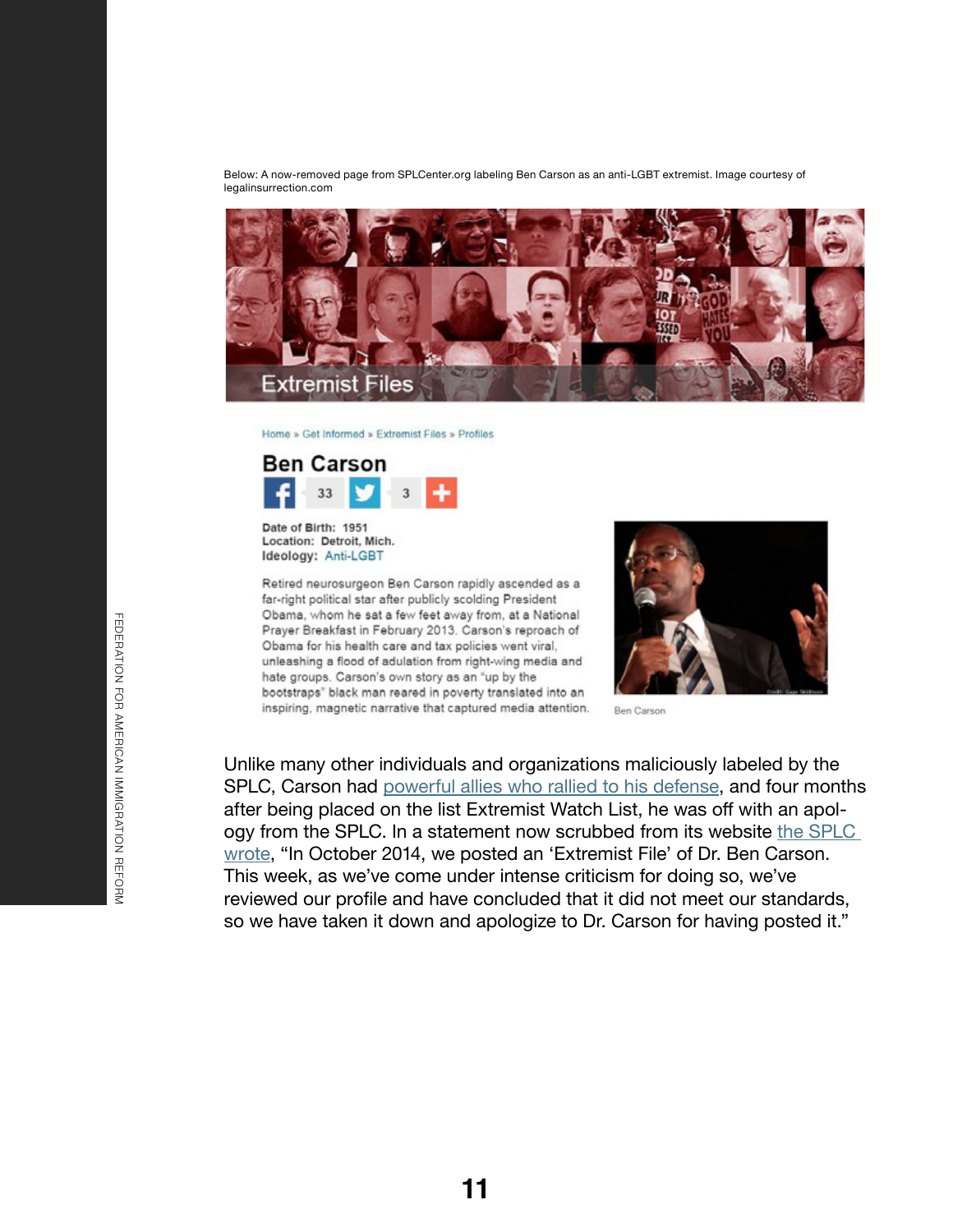### **Labels have consequences**

As Maajid Nawaz warned when he made his decision to take legal action against the SPLC, "These people are putting me on what I believe is a hit list." Nawaz's fears were not unfounded. Four years earlier, on August 15, 2012, Floyd Lee Corkins walked into the Washington, D.C., headquarters of the Family Research Council (FRC) with the intent of murdering as many of the organization's employees as he could. Fortunately, Corkins was stopped by an alert security guard before carrying out his attempt at mass murder. The security guard, Leo Johnson, was shot three times, but survived the attack.

The FRC was and remains on the SPLC's list of hate groups. "Together, the Family Research Council (FRC) and the American Family Association (AFA) may comprise the most important anti-gay lobby in this country. Since 2006, the FRC has hosted the Values Voter Summit, an annual conference for social conservatives that attracts numerous public figures," [the SPLC stated in its](https://www.splcenter.org/20111006/anti-gay-lobby-family-research-council-american-family-association-demonization-lgbt-people)  [2011 listing of the FRC.](https://www.splcenter.org/20111006/anti-gay-lobby-family-research-council-american-family-association-demonization-lgbt-people) Ironically, a few paragraphs later, the SPLC added the statement "Words have consequences," as part of its justification for labeling the FRC as a hate group.

Indeed, words did have tragic consequences. Corkins pled guilty to committing an act of terrorism in 2013. "Corkins -- who **had chosen the research council as his target after finding it listed as an anti-gay group on the website of the Southern Poverty Law Center** -- had planned to stride into the building and open fire on the people inside in an effort to kill as many as possible, he told investigators, according to the court documents," [reported](https://www.cnn.com/2013/02/06/justice/dc-family-research-council-shooting/index.html)  [CNN.](https://www.cnn.com/2013/02/06/justice/dc-family-research-council-shooting/index.html) (Emphasis added.)

Whatever one might think of the FRC's views on homosexuality, as *The Washington Post*'s Dana Milbank (who is among those who disagrees strongly with the FRC), asserted, they do not belong in the same list with the likes of the Klan. In the aftermath of the shooting the SPLC issued a [terse three-sentence statement](https://www.splcenter.org/hatewatch/2012/08/15/splc-statement-shooting-family-research-council), generally "condemn[ing] all acts of violence," and have nothing more to say about whether their own words have consequences.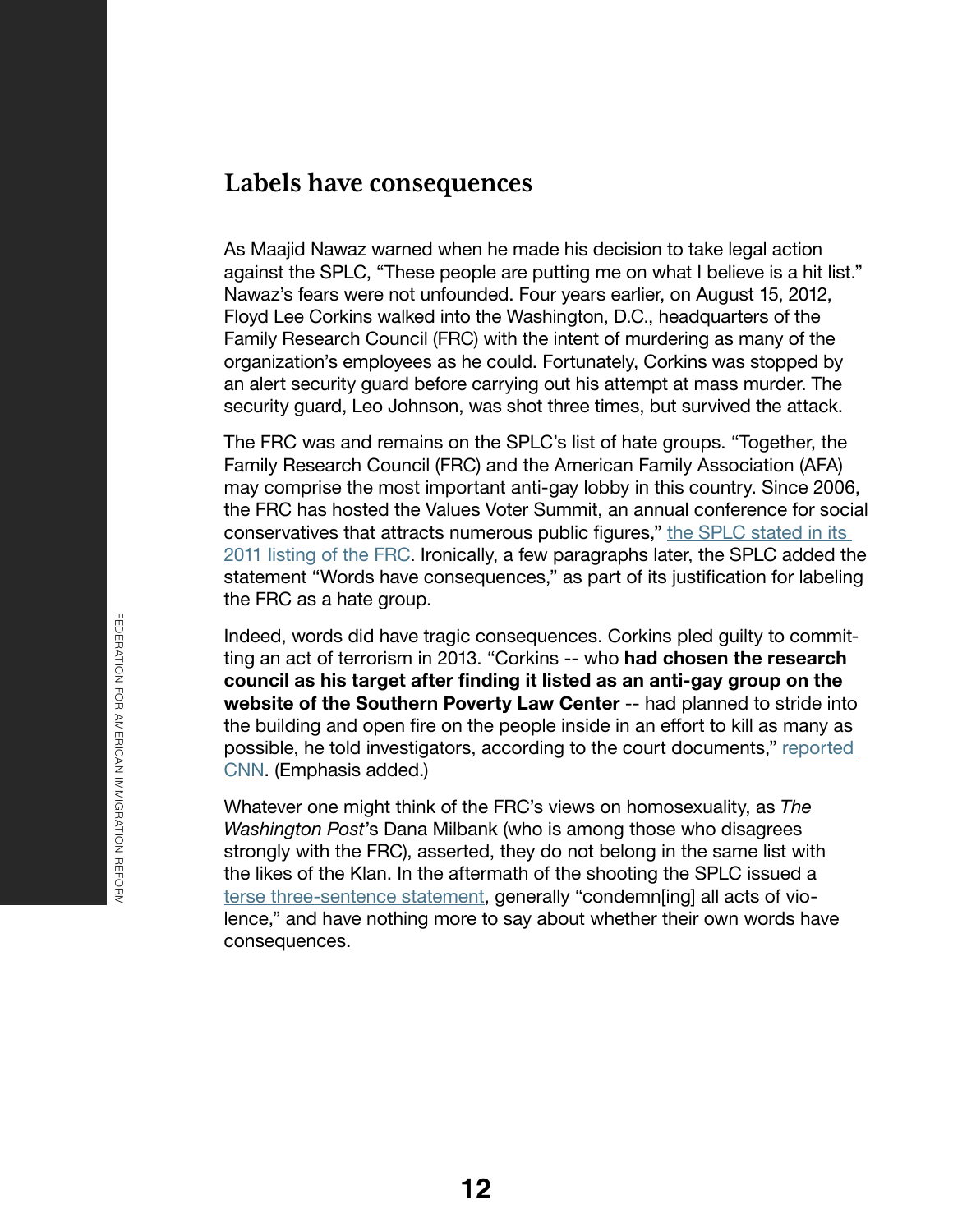## <span id="page-14-0"></span>**Conclusion**

**It is Journalistically Unethical to Cite the SPLC's "Hate Group" Label without Independent Corroboration**

None of the enormous volume and diverse criticism of the SPLC's motives and tactics represents an affirmative defense that the groups on the SPLC's list are not hate groups. It does however, establish an affirmative responsibility on the part of journalists to corroborate independently whether the charges have any merit. Reporting the SPLC's accusations uncritically amounts to journalistic malpractice, writes Mark Pulliam in the [Manhattan](https://www.city-journal.org/html/demagogic-bully-15370.html)  Institute's *[City Journal](https://www.city-journal.org/html/demagogic-bully-15370.html)*:

The SPLC's spurious imprimatur gives mere calumny gravitas, allowing<br>liberal journalists to wield its highly charged judgments as a weapon,<br>eiting it as if it were a dispessionate authority. Many liberal (or marsh). citing it as if it were a dispassionate authority. Many liberal (or merely lazy) journalists discredit conservative organizations by noting that they are 'listed by the SPLC as a hate group,' treating its often dubious designations as gospel truth."

Nor is it acceptable to empower any unaccountable organization (even one with a much better reputation than the SPLC) to determine whose opinions and research deserves to be part of the political debate and whose views should be banished from the public square. Such power is dangerous in the hands of the government, which is why our nation's founders enshrined freedom of speech and political expression in the First Amendment to the Constitution. It is no less dangerous in the hands of self-appointed watchdogs whose dictates are uncritically parroted by a free press whose mission is to seek out the truth.

Before citing the SPLC's "hate group" designations, reporters should be mindful of the ethical standards set forth by their own professional associations that require due diligence:

- That the journalist makes a good faith effort, based on an independent evaluation of the preponderance of evidence, that the individuals or organizations accused by the SPLC objectively meet the definition of a hate group or engage in hate speech.
- That any citation of an SPLC designation must include mention of the fact that the name-callers have been called names themselves, by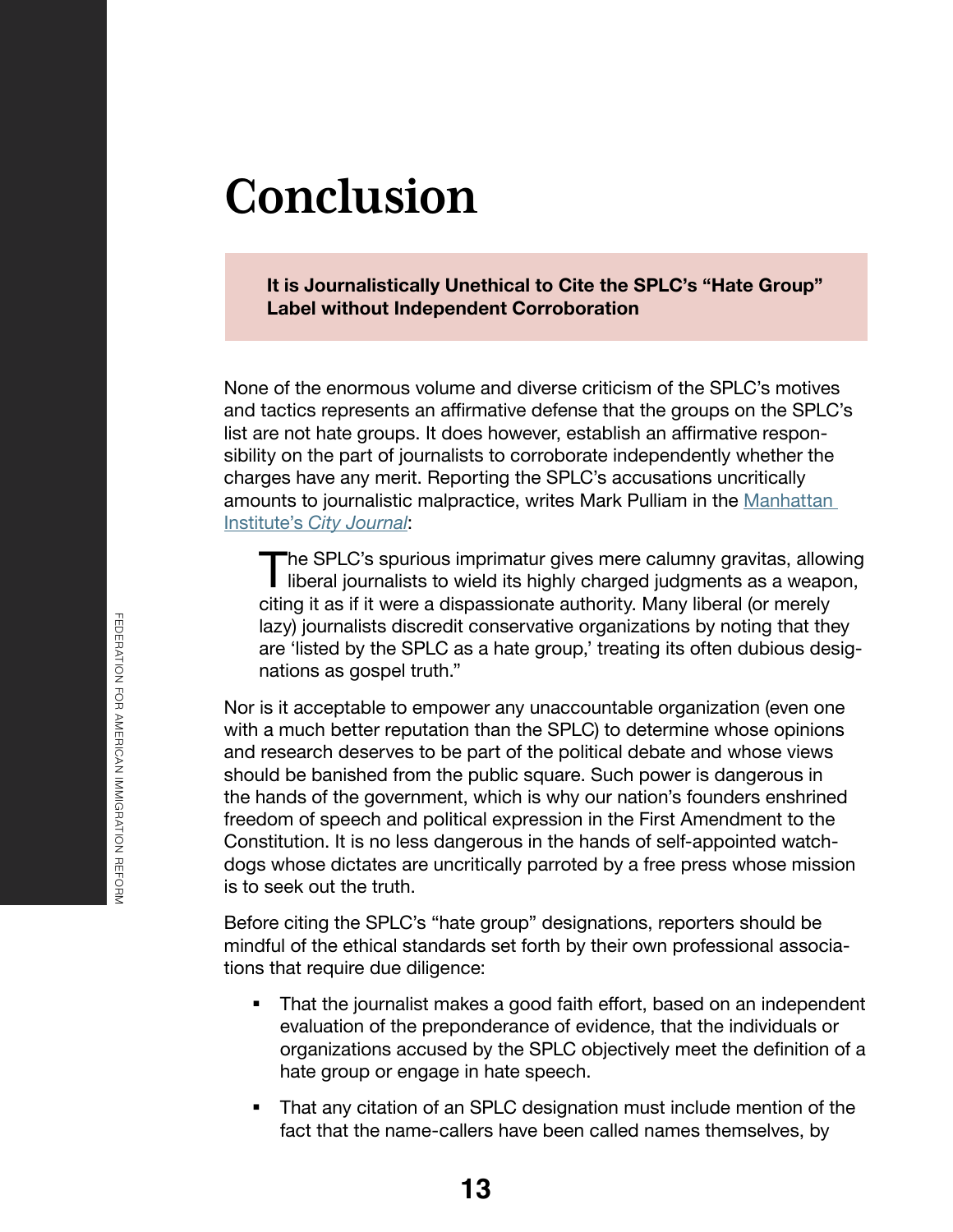scholars and journalists who have no vested interest in discrediting the SPLC. It should be a professional obligation of journalists to disclose that the SPLC's motives, methods, and tactics have been widely criticized by scholars and journalists from across the political spectrum.

- That the SPLC is an unaccountable entity with a clearly evident ideological viewpoint that establishes their own arbitrary standards for designating organizations and individuals as agents of hatred.
- Merely seeking a response from the accused party does not constitute journalistic fairness. The accusation is always more powerful than the denial – which is exactly why the SPLC does what it does. Moreover, it places those who are falsely accused in a position of having to prove a negative. How does one prove that they are not hateful?

If these independent corroborations cannot be met, and if these disclosures regarding the SPLC are not mentioned alongside the accusations, the citations of the SPLC's designations constitute a clear violation of journalistic ethics.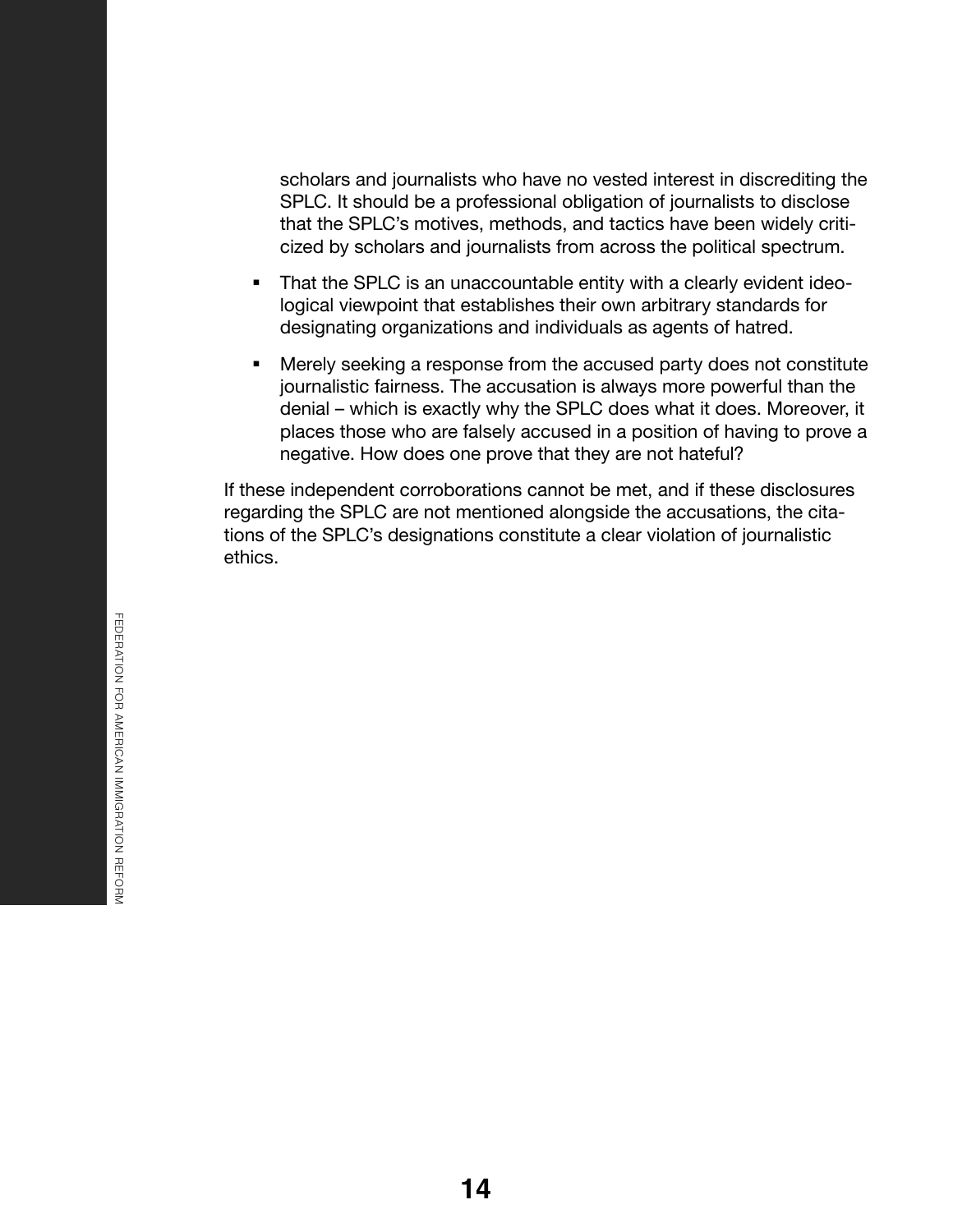## <span id="page-16-0"></span>**APPENDIX I: The Truth about FAIR**

The Federation for American Immigration Reform was founded in 1979 and is the nation's oldest and largest organization advocating on behalf of the public interest in U.S. immigration policy. For 40 years, FAIR has advocated for immigration policies that are legal, limited, and do not discriminate for or against prospective immigrants based on matters of race, religion, ethnicity, sexual orientation, or other immutable characteristics.

FAIR draws a clear distinction between *immigrants* and *immigration policy*. The former are human beings who must always be treated with respect and dignity. Treating all people respectfully, however, does not preclude holding them accountable when they violate our immigration laws, or advocating for a more limited and merit-based standard for admission.

The latter is a public policy. Like all public policies, immigration policy exists to promote the national interest and the primary constituency for these laws and policies is the American people. And, like any other public policy, there should be open and respectful debate about how to best serve the interests of the nation and project our values. Any objective assessment of FAIR's 40-year record of advocacy would conclude that FAIR engages in civil and legitimate advocacy.

## **Journalists who know FAIR and cover immigration dismiss the SPLC's charges.**

FAIR has been a designated "hate group" by the SPLC since 2007, after our group was instrumental in defeating immigration legislation we believed was detrimental to the interests of the nation. Public interest groups working to rally public support or opposition to legislation is both a time-honored tradition and a guaranteed right under the Constitution.

From the outset, journalists and producers who cover immigration policy on a regular basis have dismissed the SPLC's designation of FAIR as being utterly without merit. Since that original designation FAIR has: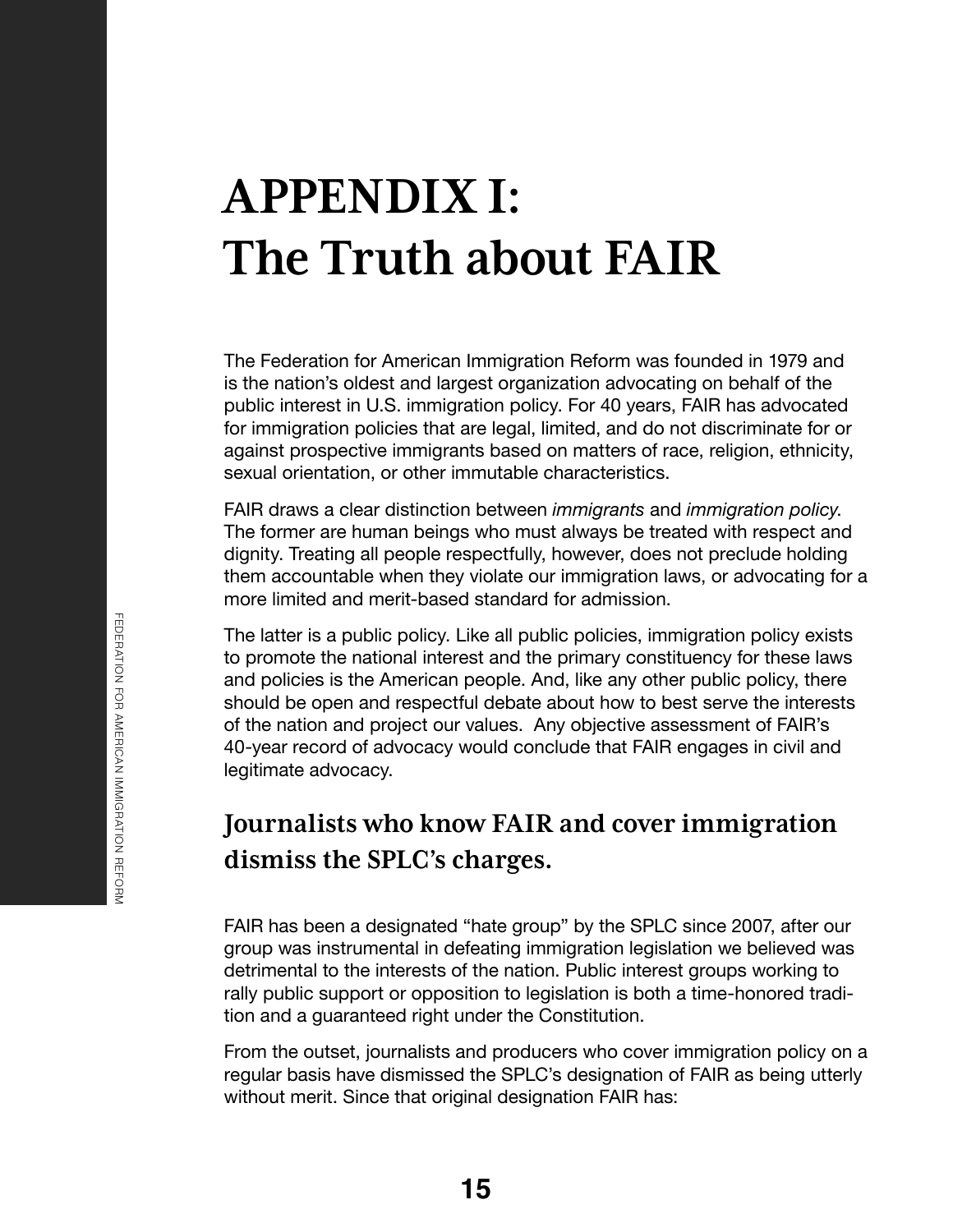- **Appeared on more than 5,000 radio broadcasts.**
- Carried out nearly 4,000 interviews with print and online journalists.
- Appeared on more than 1,300 TV news reports.

(For the record, we keep a log.) Moreover, these news media appearances have included virtually every notable media outlet in the United States and prominent foreign news organizations. In addition, FAIR has published hundreds of opinion pieces, on all aspects of immigration policy, in leading print and online journals.

It is virtually inconceivable that so many journalists and news organizations would rely on FAIR for information and expert commentary if there was even a shred credible evidence that the SPLC accusations had any merit.

## **FAIR testifies regularly before Congress and state and local legislative bodies.**

Since its inception in 1979, FAIR representatives have testified before Congress on more than a hundred occasions on all aspects of immigration policy. Invitations to testify have been made by congressional committees chaired by both Republicans and Democrats.

FAIR also maintains working relationships with members of Congress and congressional committee staffs. Members of Congress and oversight committees regularly request information and input from FAIR.

FAIR has also built relationships with state and local legislators who confront immigration related issues in their communities. Our state and local legislative department provides requested information and advice to lawmakers at the state, county, and city levels, and regularly testifies before those bodies.

FAIR also works with local law enforcement departments, including a close working relationship with hundreds of the nation's elected sheriffs.

## **FAIR is regularly invited to address civic, religious, and educational forums on immigration policy.**

Despite the malicious SPLC designation, FAIR representatives continue to be invited to appear as speakers or panelists to discuss all matters of immigration. These invitations are extended by major universities, religious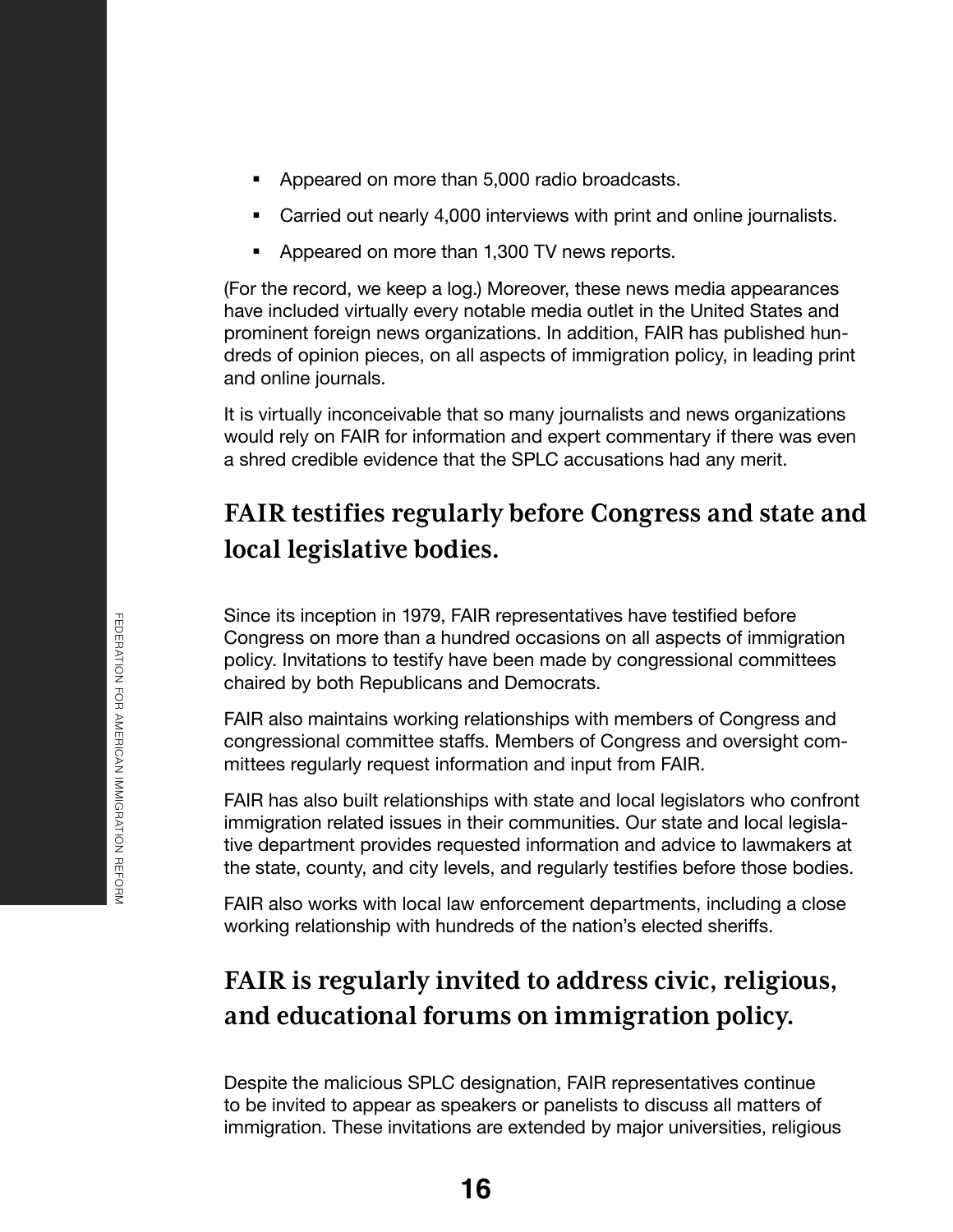institutions, community civic groups, and political organizations.

These groups that seek out FAIR – many of which disagree with the organization's positions – do so because FAIR engages in rational and respectful discourse on very difficult contemporary issues. The fact that FAIR continues to receive such invitation is evidence that those who fairly assess FAIR's record quickly dismiss the SPLC's allegations.

**The preponderance of evidence suggests that the SPLC's ongoing effort to discredit FAIR and other groups that support immigration enforcement and reductions is entirely motivated by a desire to stifle legitimate public debate about an important national issue.**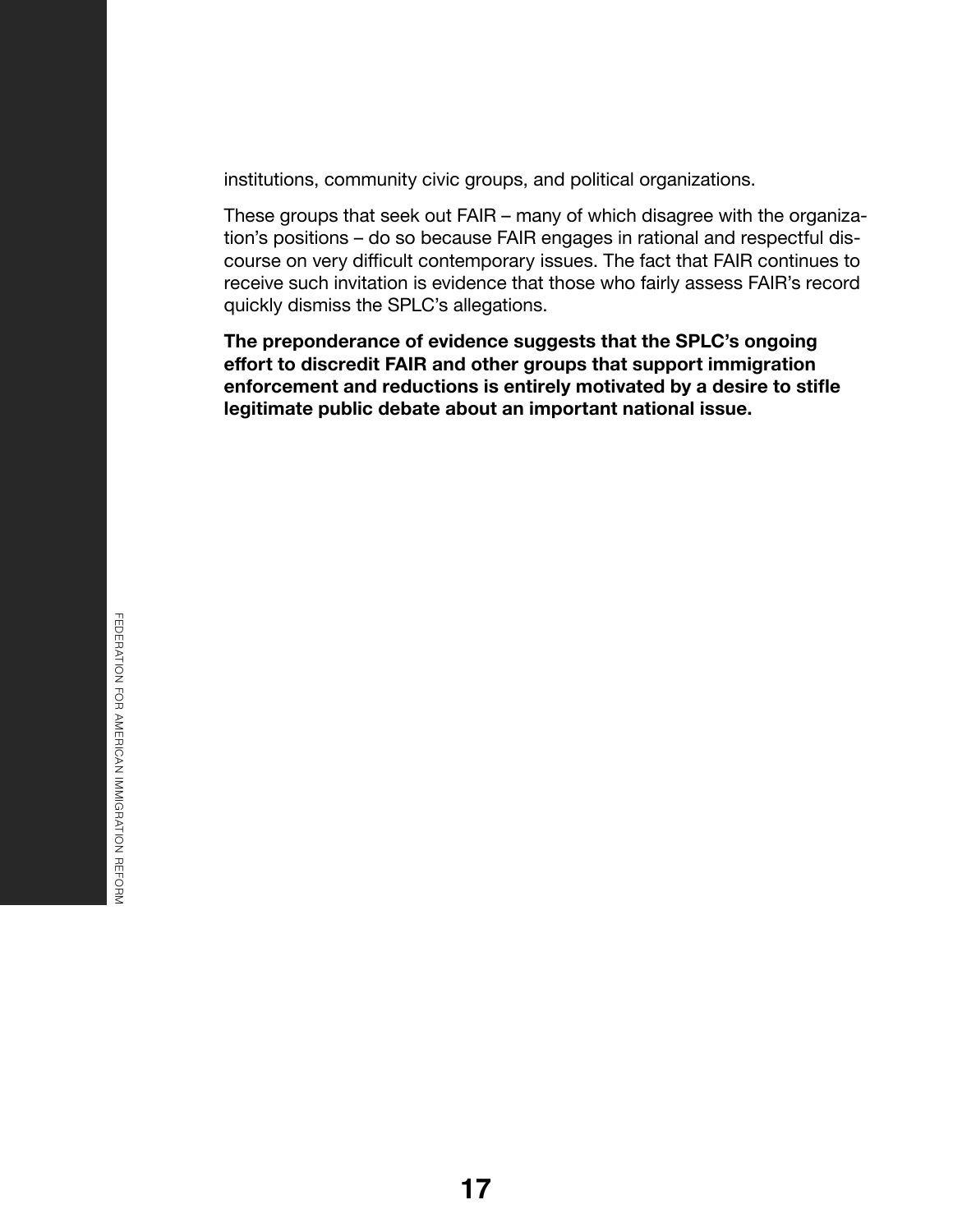# <span id="page-19-0"></span>**APPENDIX II: A Note to Journalists**

Professional journalists are understandably wary about attempts to use them to attack opponents or otherwise disseminate misinformation. Because of the media's unique ability to reach so many people, the Society of Professional Journalists has established a Code of Ethics to protect members of the media from those sorts of abuse. Below are several principles that should be considered when journalists are confronted with allegations about FAIR.

- 1. Test the accuracy of the information. Founded in 1979, FAIR has a long, public record of advocacy on immigration policy. FAIR has compiled thousands of media appearances; published hundreds of opinion pieces in newspapers, magazines and online; published hundreds of research studies on virtually every aspect of immigration policy; testified more than a hundred times before Congress and state legislatures; and made hundreds of presentations before academic, civic, religious and political organizations. With such an extensive public record, the accuracy of the charges leveled against FAIR can be easily tested by any journalist who cares to make the effort.
- 2. Diligently seek out subjects to respond to allegations. FAIR is an easily accessible organization. But the ethical requirement goes beyond merely seeking out a response from FAIR. Under the profession's ethical code, the publication or broadcast of an accusation followed by a denial is appropriate only if the journalist has independently tested the accuracy of the underlying accusation and found it to have merit. "He said, she said," falls within the realm of gossip, not responsible journalism. The accusation is inherently more powerful than the pro forma denial.
- 3. Always question sources' motives. The motives of both the SPLC and the organizations quoting the SPLC are plainly transparent. The organizations attacking FAIR have clearly defined political agendas that, by their own admission, are being thwarted by FAIR. The SPLC has a documented history of misrepresenting facts for the purpose of raising money. Those goals and motives must be evaluated by any journalist reporting on the accusations made against FAIR.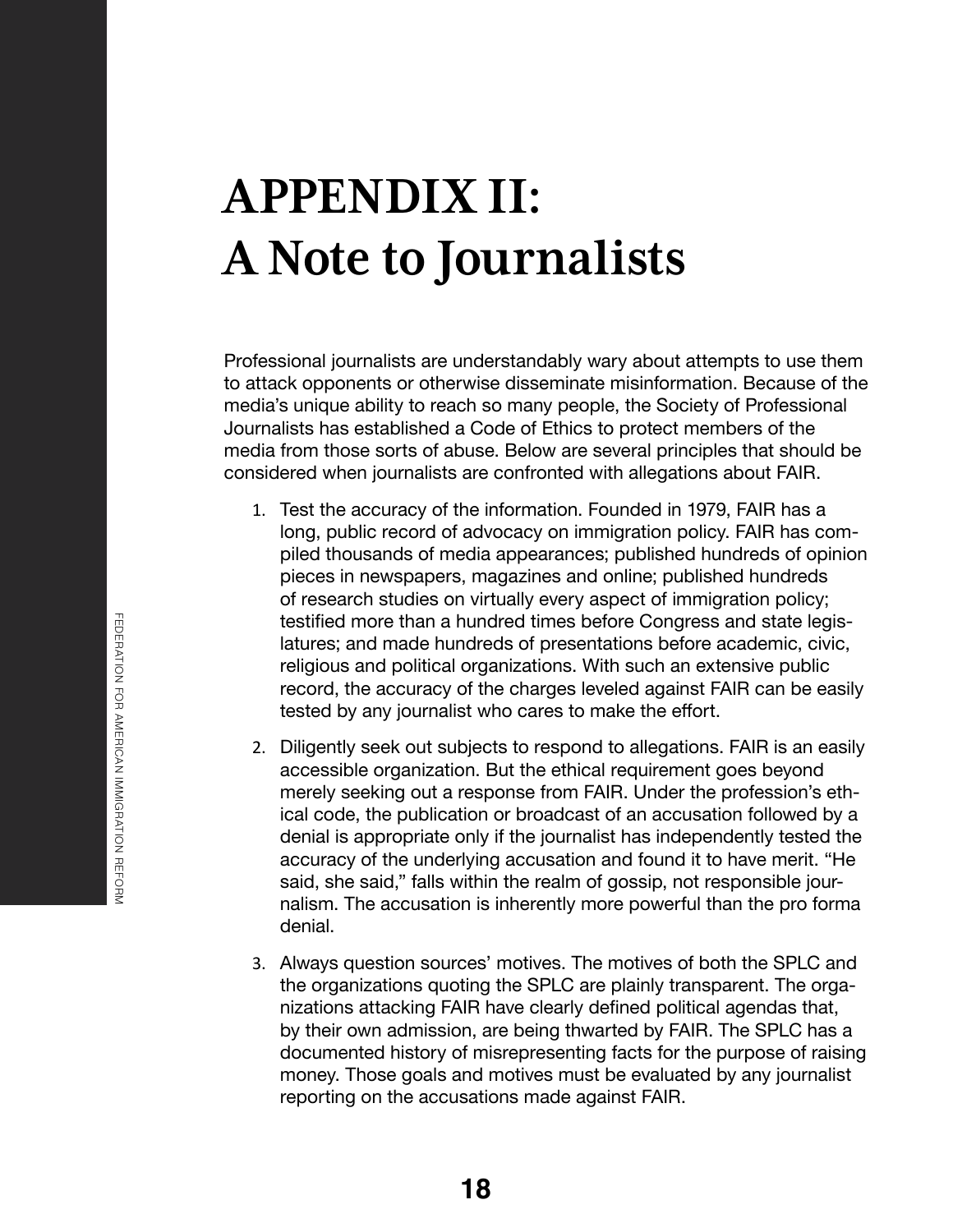4. Distinguish between advocacy and news reporting. The act of accusing an opponent of being a "hate group" clearly falls into the realm of advocacy. The SPLC does not use objective criteria when making this determination. Reporting accusations, even if they are attributed to a source, is not inherently "news reporting" if the source has an overt political or hidden agenda that is being advanced by the publication or broadcast of the accusation.

No legitimate journalist who has carried out these four basic professional responsibilities has independently concluded that there is evidence to support the designation of FAIR as a "hate group." Therefore, including allegations in news stories or broadcasts made by individuals or organizations promoting a political agenda is a clear violation of the professional journalists' code of ethics, even if they include a statement of denial from FAIR.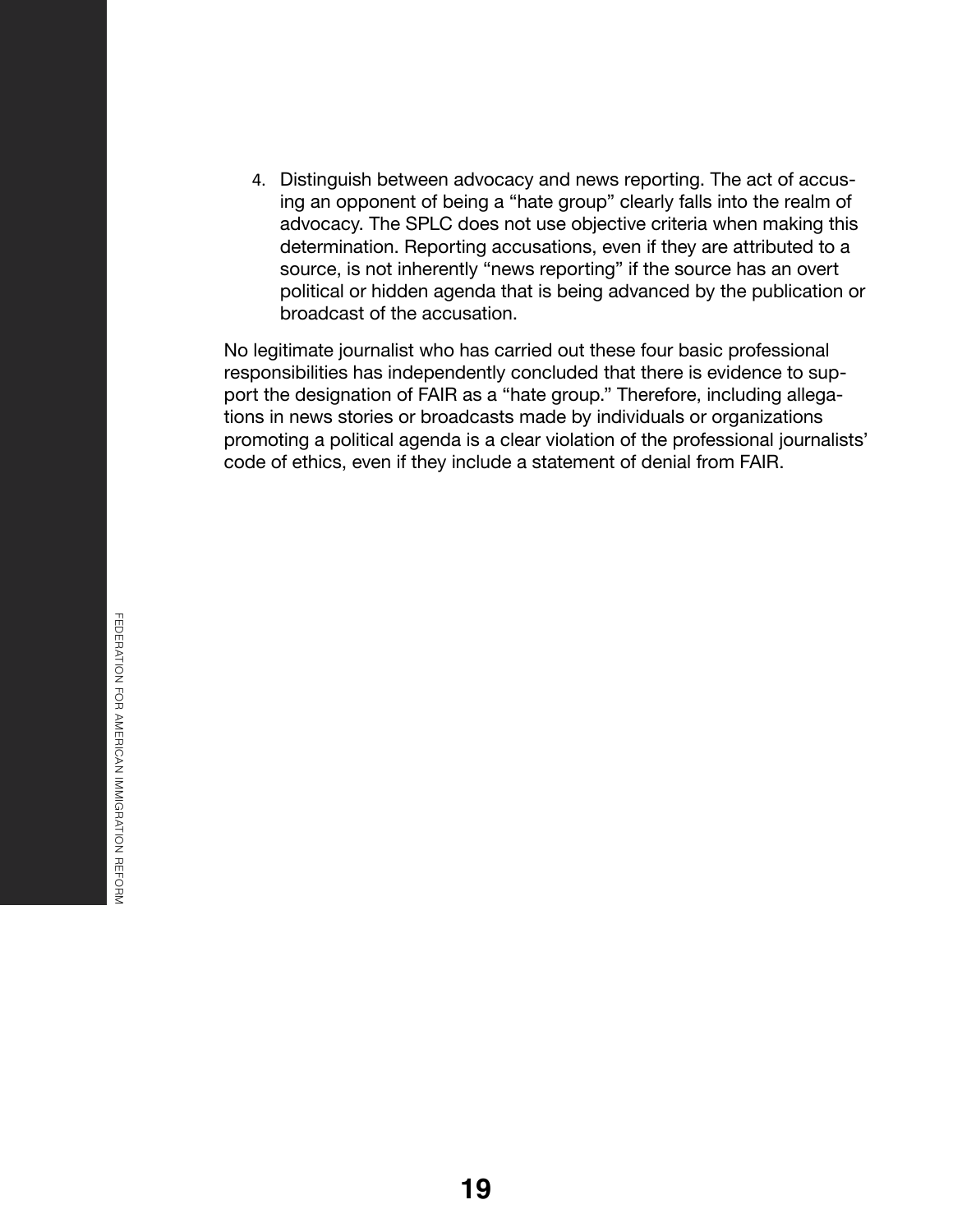## <span id="page-21-0"></span>**APPENDIX III: Further Reading**

This is a list of articles and reports detailing the SPLC's questionable tactics and motives. (All of these were located with a simple Google search.) These critiques appear in a politically and ideologically diverse range of publications, but all reach the same conclusion: **The SPLC is NOT a credible source.**

[Watching the Watchdogs](https://rkeefe57.wordpress.com/montgomery-advertiser-series/), Dan Morse, *Montgomery Advertiser*, February 16, 1994 (Part of a series of article about the operations, tactics, and fundraising activities of the SPLC.)

Of 13 black former center staffers contacted, 12 said they either experienced or observed racial problems inside the Law Center. Three said they heard racial slurs, three likened the center to a plantation and two said they had been treated better at predominantly white corporate law firms. Three said the treatment was no worse than other places they have worked…Charles Ogletree, a black Harvard Law School professor who knows blacks who've had negative experiences at the center, said he no longer recommends his students take internships there.

[Attacking a Hometown Icon](http://niemanwatchdog.org/index.cfm?fuseaction=about.Panel%20Discussion:%20Nonprofit%20Organizations%20May%2099&emailthis=sendtoafriend), Transcript of remarks at Harvard University's Niemann Center by James Tharp, former editor at the *Montgomery Advertiser* regarding the paper's expose on the SPLC, May 1999.

We also found some questionable fundraising tactics. One of the most celebrated cases the center handled was the case of a young black man, Michael Donald, who was killed by Klansmen in Mobile, Alabama, and his body suspended from a tree, a very grotesque killing…The center, after that part of the case took place, sued the Klan organization to which they belonged and won a \$7 million verdict. It was a very celebrated verdict in this country. The problem was the people who killed this kid didn't have any money.

[The Church of Morris Dees](http://web.archive.org/web/20161204160604/http:/www.americanpatrol.com/SPLC/ChurchofMorrisDees001100.html), Ken Silverstein, *Harper's*, November 2000.

Morris Dees doesn't need your financial support. The SPLC is already the wealthiest civil rights group in America, though this letter quite naturally omits that fact. Other solicitations have been more flagrantly misleading. One pitch, sent out in 1995-when the Center had more than \$60 million in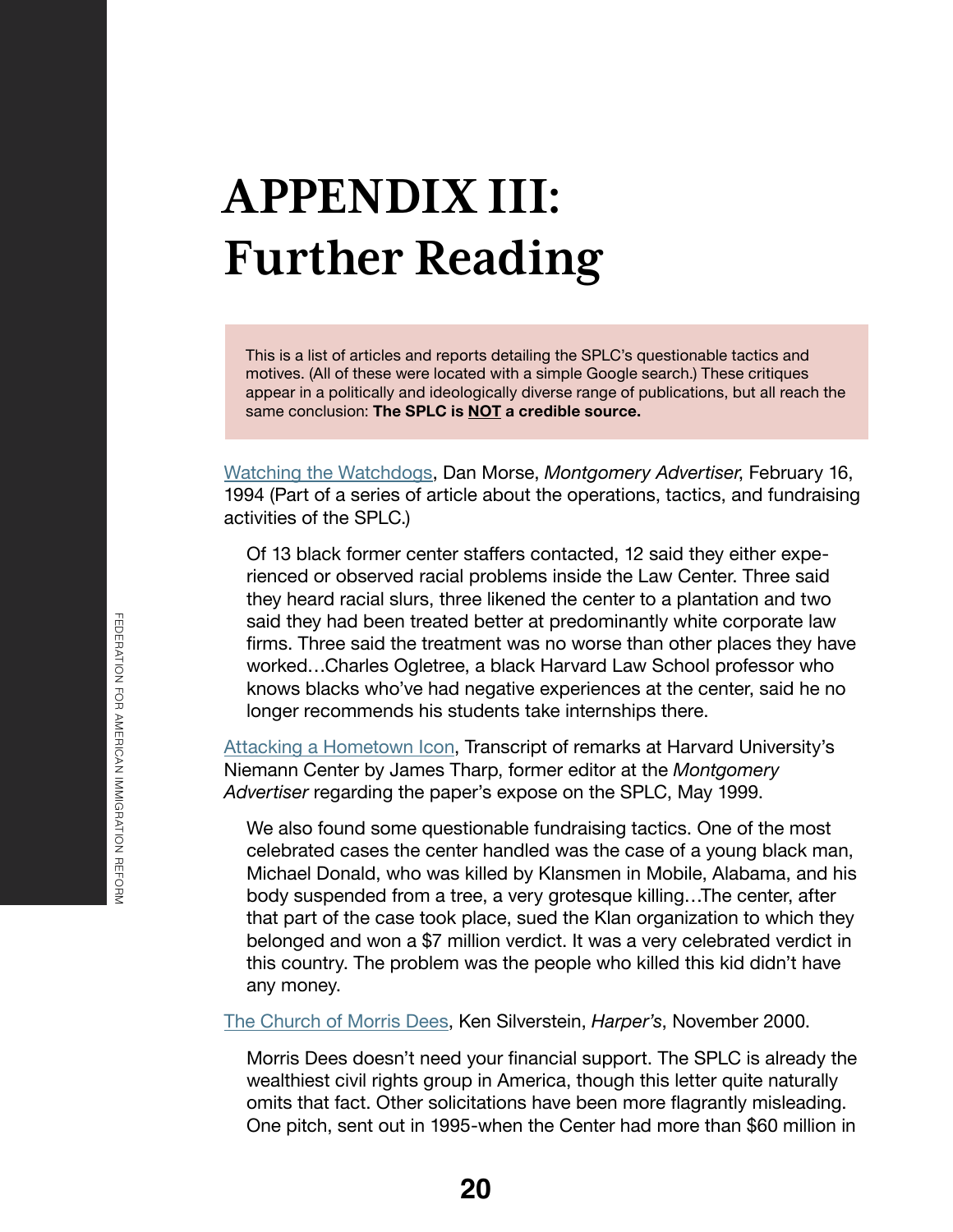reserves-informed would-be donors that the "strain on our current operating budget is the greatest in our 25-year history."

["Hate," Immigration, and the Southern Poverty Law Center](https://harpers.org/blog/2010/03/hate-immigration-and-the-southern-poverty-law-center/), Ken Silverstein, *Harper's*, March 22, 2010

For the record, I am totally opposed to Center for Immigration Studies' stance on immigration…I also agreed to the invitation because, much like CIS, I feel that the Law Center is essentially a fraud and that it has a habit of casually labeling organizations as "hate groups."

[The Southern Poverty Business Model](https://harpers.org/blog/2007/11/the-southern-poverty-business-model/), Ken Silverstein, *Harper's* (blog site), November 2, 2007

(Reprint of letter by noted civil rights attorney Stephen Bright to the dean of the University of Alabama Law School):

I also received the law school's invitation to the presentation of the "Morris Dees Justice Award," which you also mentioned in your letter as one of the "great things" happening at the law school. I decline that invitation for another reason. Morris Dees [founder of the SPLC] is a con man and fraud, as I and others, such as U.S. Circuit Judge Cecil Poole, have observed and as has been documented by John Egerton, *Harper's*, the *Montgomery Advertiser* in its "Charity of Riches" series, and others.

[The State of Hate: Researchers at the Southern Poverty Law Center have set](https://www.washingtonpost.com/news/magazine/wp/2018/11/08/feature/is-the-southern-poverty-law-center-judging-hate-fairly/?utm_term=.c0fe61ee9c21)  [themselves up as the ultimate judges of hate in America. But are they judging](https://www.washingtonpost.com/news/magazine/wp/2018/11/08/feature/is-the-southern-poverty-law-center-judging-hate-fairly/?utm_term=.c0fe61ee9c21)  [fairly?,](https://www.washingtonpost.com/news/magazine/wp/2018/11/08/feature/is-the-southern-poverty-law-center-judging-hate-fairly/?utm_term=.c0fe61ee9c21) David Montgomery, *The Washington Post*, November 8, 2018

The SPLC's stated goal is to create an unbiased hate list, but forays into political activism by other parts of the organization could certainly hurt the list's reputation. For the first time, the SPLC recently took a stand on a Supreme Court nomination, urging Alabama's senators to vote against Brett M. Kavanaugh. It also just formed a political arm called the SPLC Action Fund that can lobby and support ballot measures.

#### [Has a Civil Rights Stalwart Lost Its Way?](https://www.politico.com/magazine/story/2017/06/28/morris-dees-splc-trump-southern-poverty-law-center-215312), Ben Schreckinger, *Politico Magazine*, July/August 2017

The SPLC's hate group and extremist labels are effective. Groups slapped with them have lost funding, been targeted by activists and generally been banished from mainstream legitimacy. This makes SPLC the *de facto* cop in this realm of American politics, with all the friction that kind of policing engenders…William Jacobson, a law professor at Cornell and critic of the SPLC, says the group has wrapped itself in the mantle of the civil rights struggle to engage in partisan political crusading. "Time and again, I see the SPLC using the reputation it gained decades ago fighting the Klan as a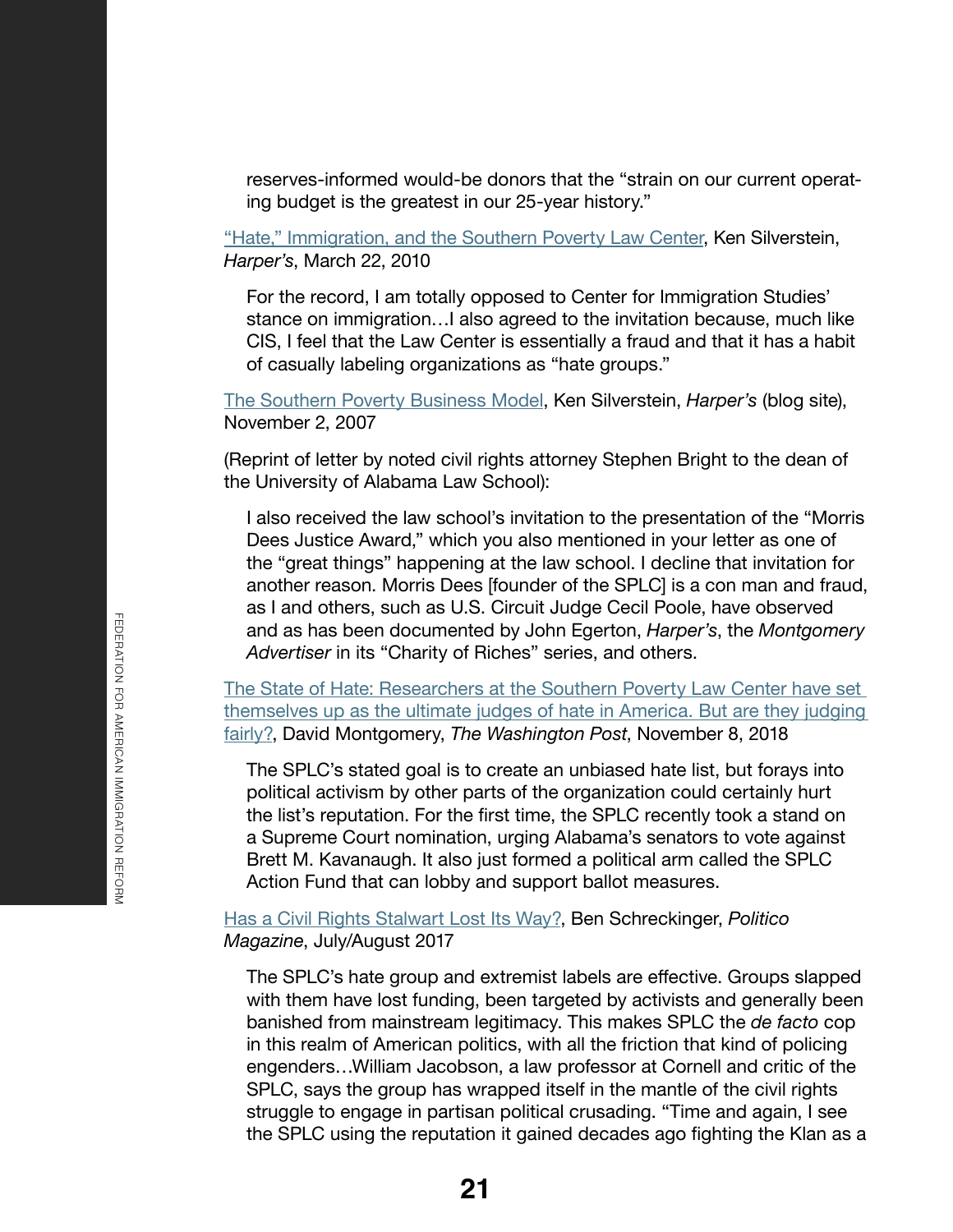tool to bludgeon mainstream politically conservative opponents," he says. "For groups that do not threaten violence, the use of SPLC 'hate group' or 'extremist' designations frequently are exploited as an excuse to silence speech and speakers," Jacobson adds.

#### [The Southern Poverty Law Center: Anti-Hate Activists, Slick Marketers or Both?,](https://www.wnycstudios.org/story/southern-poverty-law-center-anti-hate-slick-marketers-both) Ben Schreckinger interviewed on NPR's On the Media, September 7, 2017

When you talk to people who track hate groups professionally, track extremism professionally, they do lament the fact that there is not a more neutral watchdog organization than the SPLC, that the SPLC has sort of cornered the market on monitoring extremism and monitoring hate groups in the United States, because they feel that they can't always take what they get from the SPLC at face value… From my perspective as a journalist and as someone who's watching the political scene, it's the questions about their political motivation that are most relevant, that make it problematic to rely on them as a source and to wonder about the broader effect they may be having on the political discourse and the polarization we're seeing in the country.

### [Some People Love to Call Names](https://www.philanthropyroundtable.org/philanthropy-magazine/article/some-people-love-to-call-names), Karl Zinsmeister, *Philanthropy Quarterly*

Taking people and groups with political views different from your own and lumping them with villains and gangsters is the mark of a bullying organization that aims to intimidate and even criminalize philosophical opponents. Paradoxically, the SPLC's tactics lead directly to incendiary hate and violence—as was demonstrated by the Family Research Council shooting, and again in March when Charles Murray attempted a presentation at Middlebury College about his bestselling book *Coming Apart*.

#### [12 Ways The Southern Poverty Law Center Is a Scam to Profit From Hate-](http://thefederalist.com/2017/05/17/12-ways-southern-poverty-law-center-scam-profit-hate-mongering/)[Mongering](http://thefederalist.com/2017/05/17/12-ways-southern-poverty-law-center-scam-profit-hate-mongering/), Stella Morabito, *The Federalist*, May 17, 2017

What makes the hate list of the Southern Poverty Law Center different from the "burn book" a high school queen bee keeps in the 2004 movie "Mean Girls"? Answer: not much. The burn book was a compilation of insults, gossip, and rumors intended to repel the diva's "enemies," label everybody, and keep herself on top of the heap. The SPLC uses its list of designated hate groups in much the same way: to manipulate the lives of others, smear reputations, control personal relationships, and reap the spoils. The dynamic is the same, whether played on the adolescent scene or in the political arena. Both lists serve mostly as power-mongering tools.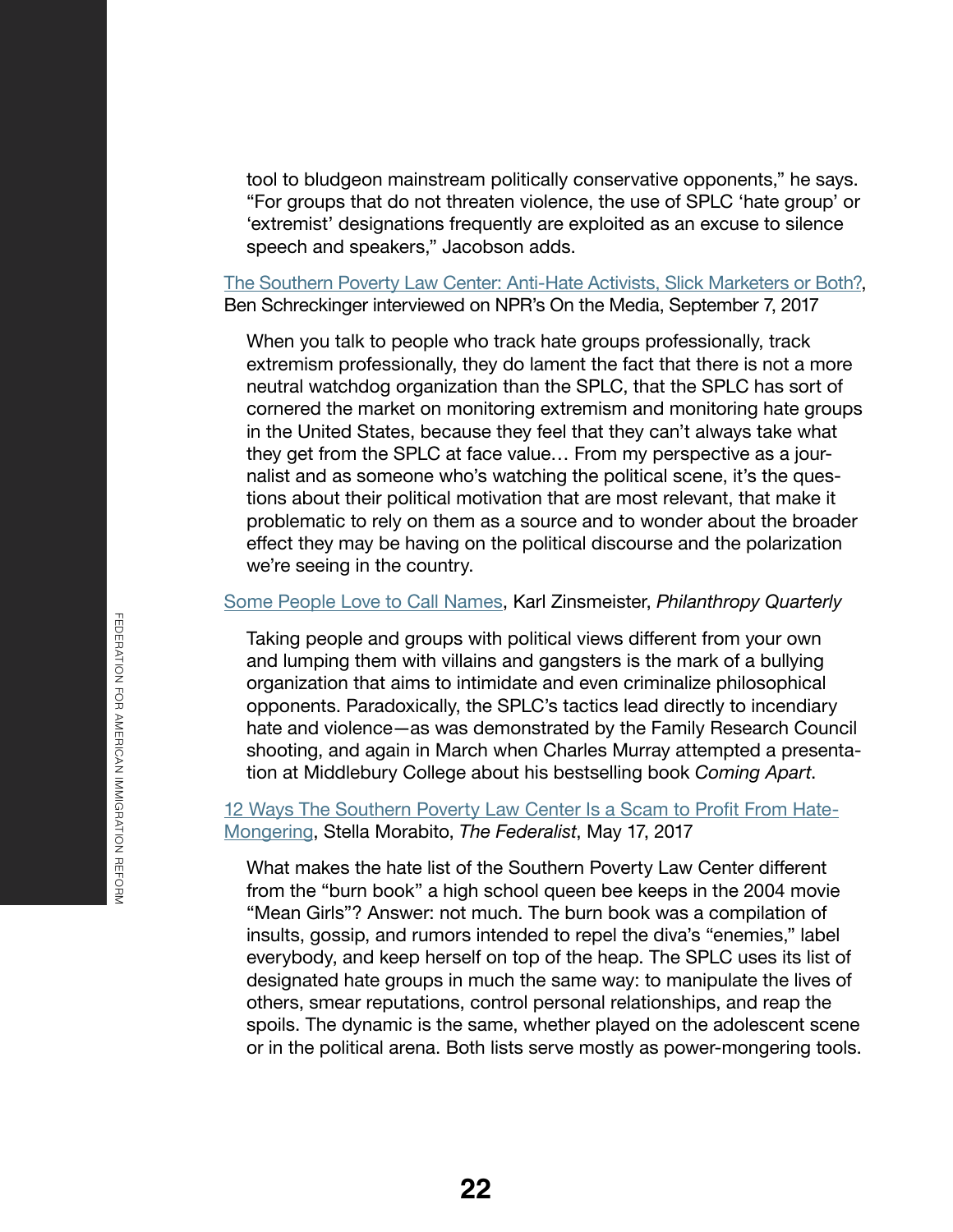#### [King of the Hate Business](https://www.thenation.com/article/king-hate-business/), Alexander Cockburn, *The Nation*, April 29, 2009

What is the arch salesman of hatemongering, Morris Dees of the Southern Poverty Law Center, going to do now? Ever since 1971, US Postal Service mailbags have bulged with his fundraising letters, scaring dollars out of the pockets of trembling liberals aghast at his lurid depictions of a hate-sodden America in dire need of legal confrontation by the SPLC… But where are the haters? That hardy old standby, the Ku Klux Klan, despite the SPLC's predictable howls about an uptick in its chapters, is a moth-eaten and depleted troupe, with at least 10 percent of its members on the government payroll as informants for the FBI.

### [A New Blacklist from the Southern Poverty Law Center Marks the Demise of](https://www.tabletmag.com/jewish-news-and-politics/216494/southern-poverty-law-center-blacklist)  [a Once-Vital Organization,](https://www.tabletmag.com/jewish-news-and-politics/216494/southern-poverty-law-center-blacklist) Lee Smith, *Tablet*, October 30, 2016

Where the SPLC was once able to win legal battles through careful, often dangerous research that could stand up in court, the organization now identifies the Center for Security Policy, a hawkish right-wing think tank, as a hate group, right alongside the Ku Klux Klan. Where the organization once pushed for freedom for all regardless of race or creed, now it aims to silence those whose opinions it finds objectionable. In doing so, it makes it hard for any impartial observer to place much confidence in future claims about groups and individuals that may actually be dangerous.

[A Demagogic Bully: The Southern Poverty Law Center demonizes respectable](https://www.city-journal.org/html/demagogic-bully-15370.html)  [political opponents as "hate groups"—and keeps its coffers bulging](https://www.city-journal.org/html/demagogic-bully-15370.html), Mark Pulliam, *City Journal*, July 27, 2017

H.L. Mencken described the secret of successful demagoguery as "keep- [ing] the populace alarmed (and hence clamorous to be led to safety) by an endless series of hobgoblins, most of them imaginary." Mencken was referring to "practical politics," but his insight is equally applicable to public relations and fundraising campaigns trafficking in extravagant claims. For the past 40 years, a self-styled watchdog group, the Southern Poverty Law Center, has excelled in promoting such unwarranted alarm, with a politicized series of hobgoblins, in the process amassing a fortune from its credulous donors.

[King of Fear Mongers,](https://www.weeklystandard.com/charlotte-allen/king-of-fearmongers) Charlotte Allen, *The Weekly Standard*, April 15, 2013

CharityWatch (formerly the American Institute of Philanthropy), an independent organization that monitors and rates leading nonprofits for their fundraising efficiency, has consistently given the SPLC its lowest grade of "F" (i.e., "poor") for its stockpiling of assets far beyond what CharityWatch deems a reasonable reserve (three years' worth of operating expenses) to tide it over during donation-lean years. But even if the SPLC weren't sitting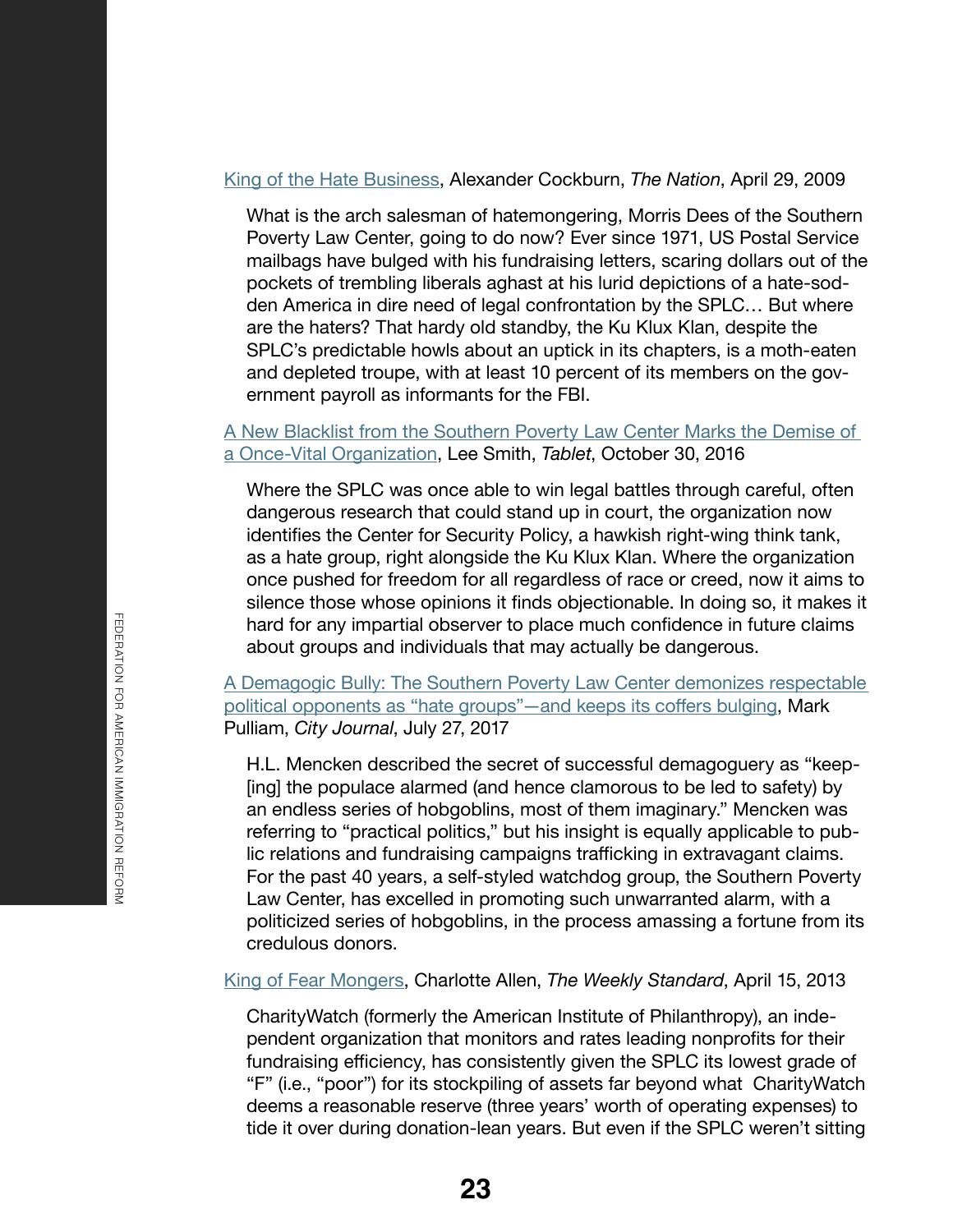on an unspent \$256 million, according to CharityWatch, it would still be a mediocre ("C+") performer among nonprofits.

[Seven Reasons to Beware the Southern Poverty Law Center,](https://www.americanthinker.com/articles/2018/02/seven_reasons_to_beware_the_southern_poverty_law_center.html) Carol Swain, *American Thinker*, February 7, 2018

The SPLC uses guilt by association to engage in *ad hominem* attacks against individuals.

Hannah Scherlacher, a Campus Reform worker, found [her name listed](https://urldefense.proofpoint.com/v2/url?u=https-3A__www.splcenter.org_hatewatch_2017_08_02_anti-2Dlgbt-2Droundup-2Devents-2Dand-2Dactivities-2D8217&d=DwMFaQ&c=euGZstcaTDllvimEN8b7jXrwqOf-v5A_CdpgnVfiiMM&r=kbfUrS8YkonItORlsi8AHQ&m=LIMfS_ovZSnkPSE1yNcUOOFUCFTBUc9PLWYqt6BsNSQ&s=6v5Fn29LW-RtIMUqkDATEs97m8WaGu5b98_epqoj284&e=) in the SPLC's "Anti-LGBT Roundup of Events and Activities" after the conservative Family Research Council interviewed her. Surprisingly, Scherlacher's interview had nothing to do with LGBT issues. In 2009, soon after I [criti](https://urldefense.proofpoint.com/v2/url?u=https-3A__www.huffingtonpost.com_carol-2Dm-2Dswain_mission-2Dcreep-2Dand-2Dthe-2Dsou-5Fb-5F255029.html&d=DwMFaQ&c=euGZstcaTDllvimEN8b7jXrwqOf-v5A_CdpgnVfiiMM&r=kbfUrS8YkonItORlsi8AHQ&m=LIMfS_ovZSnkPSE1yNcUOOFUCFTBUc9PLWYqt6BsNSQ&s=cWGxsJVxDFQtfSYGC_KH4cYVhcUd-tomD-AOdAXm268&e=)[cized](https://urldefense.proofpoint.com/v2/url?u=https-3A__www.huffingtonpost.com_carol-2Dm-2Dswain_mission-2Dcreep-2Dand-2Dthe-2Dsou-5Fb-5F255029.html&d=DwMFaQ&c=euGZstcaTDllvimEN8b7jXrwqOf-v5A_CdpgnVfiiMM&r=kbfUrS8YkonItORlsi8AHQ&m=LIMfS_ovZSnkPSE1yNcUOOFUCFTBUc9PLWYqt6BsNSQ&s=cWGxsJVxDFQtfSYGC_KH4cYVhcUd-tomD-AOdAXm268&e=) the SPLC for having mission creep, it labeled me "an apologist for white supremac[y."](https://urldefense.proofpoint.com/v2/url?u=https-3A__www.wsj.com_articles_what-2Dits-2Dlike-2Dto-2Dbe-2Dsmeared-2Dby-2Dthe-2Dsouthern-2Dpoverty-2Dlaw-2Dcenter-2D1505171221&d=DwMFaQ&c=euGZstcaTDllvimEN8b7jXrwqOf-v5A_CdpgnVfiiMM&r=kbfUrS8YkonItORlsi8AHQ&m=LIMfS_ovZSnkPSE1yNcUOOFUCFTBUc9PLWYqt6BsNSQ&s=hgN3Ri0ybyr0xgbCFBc7THgaAZTGcbyLGSEUJtfcXm4&e=)

[The Southern Poverty Law Center: A Reliably Dubious Source](https://www.jewishpolicycenter.org/2017/12/17/18072/), Eric Rozenman, Jewish Policy Center, December 17, 2017

Is SPLC a reliable source on bigotry and hatred in the United States, a money-raising machine, or combination of both? Does it rigorously define and uncompromisingly expose prejudiced individuals and groups, or conflate them with the center's political opponents? Due diligence by journalists seems to be required.

## **Additional criticisms of the SPLC:**

[Southern Poverty Law Center Smears Me](https://www.nationalreview.com/bench-memos/southern-poverty-law-center-transgender-smear/), Ed Whelan, *National Review*, September 21, 2017

[Southern Poverty Law Center Transfers Millions in Cash to Offshore Entities](https://freebeacon.com/issues/southern-poverty-law-center-transfers-millions-in-cash-to-offshore-entities/), *The Washington Free Beacon*, August 31, 2017

['Red Flag' Report: Media's Favorite 'Hate Group' Watchdog SPLC Transfers](https://www.dailywire.com/news/20484/red-flag-report-southern-poverty-law-center-james-barrett)  [MILLIONS To Offshore Investments](https://www.dailywire.com/news/20484/red-flag-report-southern-poverty-law-center-james-barrett), James Barrett, *The Daily Wire*, August 31, 2017

[The Southern Poverty Law Center Has \\$69 Million Parked Overseas](https://www.weeklystandard.com/jeryl-bier/the-southern-poverty-law-center-has-69-million-parked-overseas), Jeryl Bier, *The Weekly Standard*, September 6, 2017

[Occupy the Southern Poverty Law Center,](https://www.nationalreview.com/corner/occupy-southern-poverty-law-center-charles-c-w-cooke/) Charles C.W., *National Review*, May 4, 2012

[Essentially a Fraud](https://www.nationalreview.com/magazine/2018/09/10/southern-poverty-law-center-essentially-a-fraud/), Kyle Smith, *National Review*, August 23, 2018